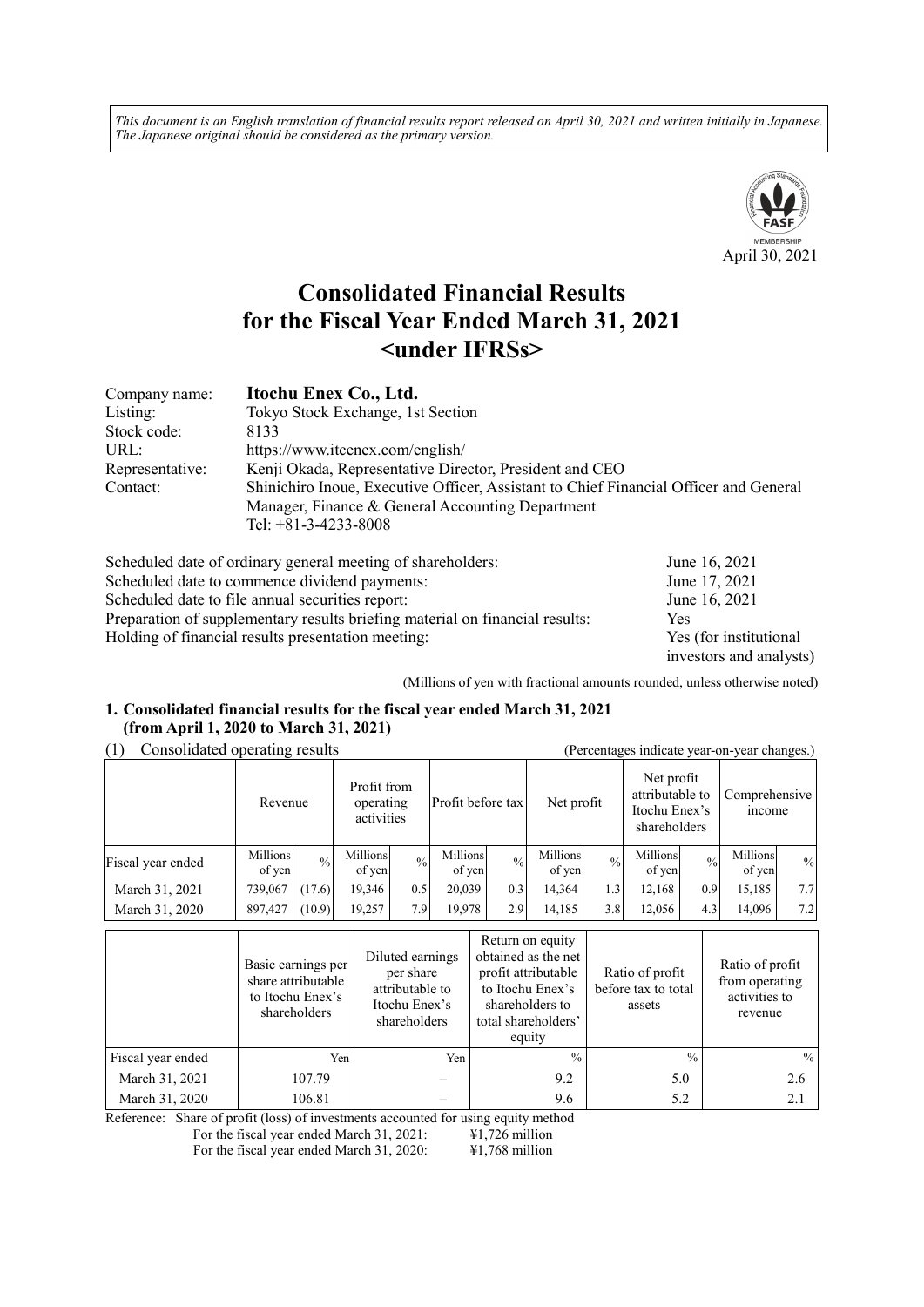#### (2) Consolidated financial position

|                | Total assets    |                 | Total shareholders'<br>equity | Ratio of<br>shareholders'<br>equity to total<br>assets | Shareholders'<br>equity per share |
|----------------|-----------------|-----------------|-------------------------------|--------------------------------------------------------|-----------------------------------|
| As of          | Millions of yen | Millions of yen | Millions of yen               | $\frac{0}{0}$                                          | Yen                               |
| March 31, 2021 | 408,327         | 161,399         | 136,233                       | 33.4                                                   | 1,206.88                          |
| March 31, 2020 | 387,657         | 151,884         | 128,333                       | 33.1                                                   | 1,136.89                          |

#### (3) Consolidated cash flows

|                   | Net cash flows from<br>(used in) operating<br>activities | Net cash flows from<br>(used in) investing<br>activities | Net cash flows from<br>(used in) financing<br>activities | Cash and cash<br>equivalents at end of<br>the period |
|-------------------|----------------------------------------------------------|----------------------------------------------------------|----------------------------------------------------------|------------------------------------------------------|
| Fiscal year ended | Millions of yen                                          | Millions of yen                                          | Millions of yen                                          | Millions of yen                                      |
| March 31, 2021    | 40,214                                                   | (125)                                                    | (24, 528)                                                | 34,841                                               |
| March 31, 2020    | 28,106                                                   | (1, 411)                                                 | (26,196)                                                 | 19,243                                               |

# **2. Cash dividends**

|                                                    |                                | Annual cash dividends per share |                          |                    |       | Ratio of total                     |                                            |                                                                                 |
|----------------------------------------------------|--------------------------------|---------------------------------|--------------------------|--------------------|-------|------------------------------------|--------------------------------------------|---------------------------------------------------------------------------------|
|                                                    | First<br>quarter-<br>end       | Second<br>quarter-<br>end       | Third<br>quarter-<br>end | Fiscal<br>year-end | Total | Total cash<br>dividends<br>(Total) | Dividend<br>payout ratio<br>(Consolidated) | amount of<br>dividends to<br>total<br>shareholders'<br>equity<br>(Consolidated) |
| Fiscal year ended                                  | Yen                            | Yen                             | Yen                      | Yen                | Yen   | Millions of yen                    | $\frac{0}{0}$                              | $\frac{0}{0}$                                                                   |
| March 31, 2020                                     | $\qquad \qquad \longleftarrow$ | 21.00                           | $\overline{\phantom{m}}$ | 23.00              | 44.00 | 4,971                              | 41.2                                       | 4.0                                                                             |
| March 31, 2021                                     | $\qquad \qquad -$              | 22.00                           | $\overline{\phantom{0}}$ | 28.00              | 50.00 | 5,649                              | 46.4                                       | 4.3                                                                             |
| Fiscal year ending<br>March 31, 2022<br>(Forecast) |                                | 23.00                           |                          | 23.00              | 46.00 |                                    | 41.5                                       |                                                                                 |

Note: Breakdown of year-end dividend for the fiscal year ended March 31, 2021: Ordinary dividend of ¥22.00, and anniversary commemorative dividend of ¥6.00

# **3. Consolidated earnings forecasts for the fiscal year ending March 31, 2022 (from April 1, 2021 to March 31, 2022)**

|                                         |                 |         |                   |                                     |                   |                   |                   |                                                                                              | (Percentages indicate year-on-year changes.) |
|-----------------------------------------|-----------------|---------|-------------------|-------------------------------------|-------------------|-------------------|-------------------|----------------------------------------------------------------------------------------------|----------------------------------------------|
|                                         |                 | Revenue |                   | Profit from operating<br>activities |                   | Profit before tax |                   | Net profit<br>attributable to Itochul attributable to<br>Enex's shareholders I Itochu Enex's |                                              |
|                                         | Millions of yen |         | % Millions of yen |                                     | % Millions of yen |                   | % Millions of yen | $^{0}/_{0}$                                                                                  | Yen                                          |
| Six months ending<br>September 30, 2021 |                 |         |                   |                                     |                   |                   |                   |                                                                                              |                                              |
| Fiscal year ending<br>March 31, 2022    | 800,000         | 8.2     | 20,500            | 6.0                                 | 21,200            | 5.8               | 12,500            | 2.7                                                                                          | 110.74                                       |

Note: The Company's performance is evaluated on a fiscal year basis. Accordingly, consolidated earnings forecasts for the first six months of fiscal year are not prepared.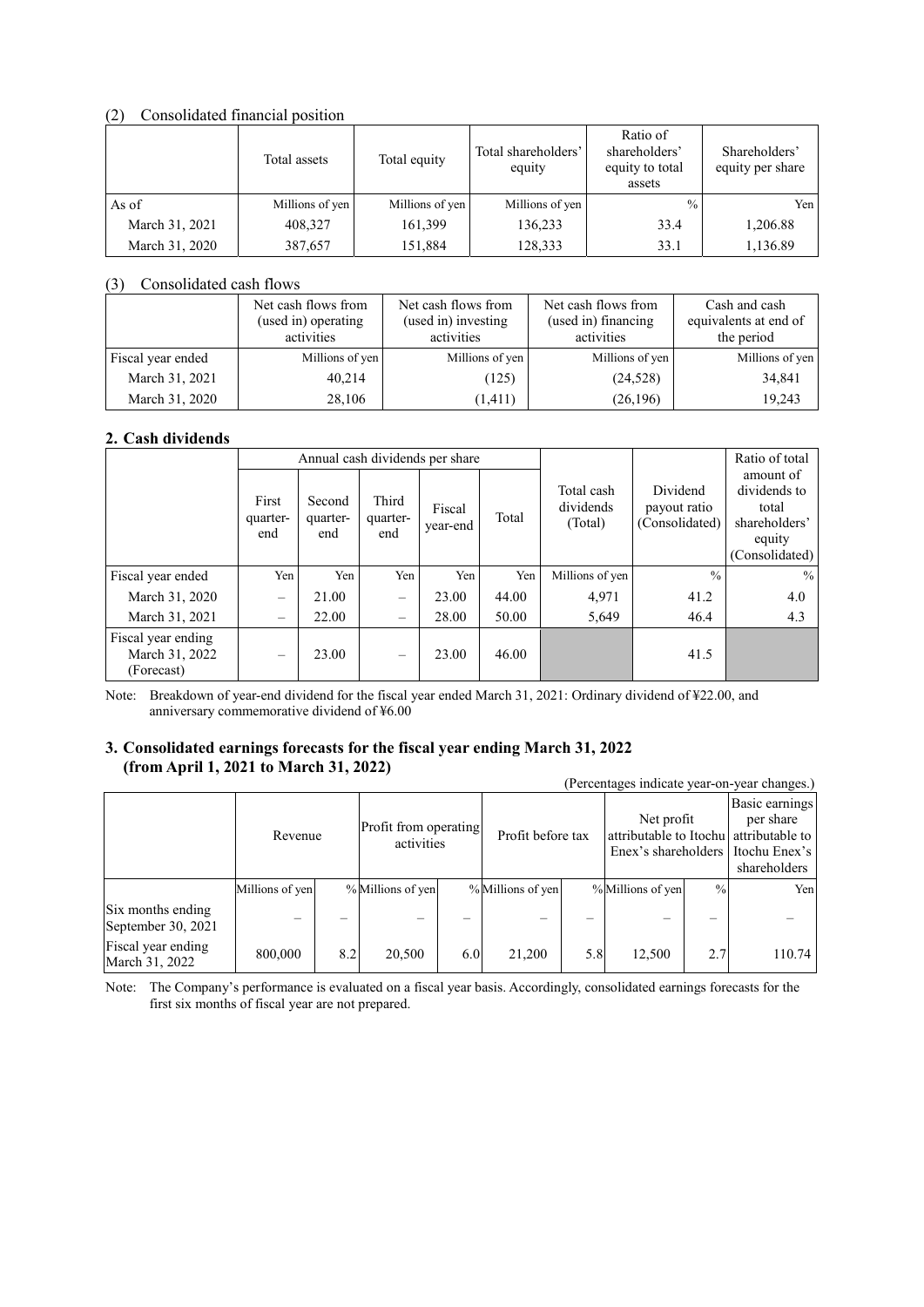#### **\* Notes**

- (1) Changes in significant subsidiaries during the period (changes in specified subsidiaries resulting in the change in scope of consolidation): None
- (2) Changes in accounting policies and changes in accounting estimates
	- a. Changes in accounting policies required by IFRSs: None
	- b. Changes in accounting policies other than the above: None
	- c. Changes in accounting estimates: None
- (3) Number of issued shares (common stock)
	- a. Total number of issued shares at end of period (including treasury stock)

| As of March 31, 2021  | 116,881,106 shares |
|-----------------------|--------------------|
| As of March $31,2020$ | 116,881,106 shares |

#### b. Number of treasury stock at end of period

| As of March 31, 2021 | 4,000,323 shares |
|----------------------|------------------|
| As of March 31, 2020 | 4,000,584 shares |

c. Average number of outstanding shares during period

| Fiscal year ended March 31, 2021 | 112,880,739 shares |
|----------------------------------|--------------------|
| Fiscal year ended March 31, 2020 | 112,879,973 shares |

\* Note on financial results

Total trading transactions decreased year on year due to the impact resulting from declining sales prices linked to a fall in crude oil prices and the decrease in sales volumes of domestic petroleum products.

- \* Financial results reports are exempt from audit conducted by certified public accountants or an audit corporation.
- \* Proper use of earnings forecasts, and other special notes

(Caution regarding forward-looking statements and others)

The forecasts and other forward-looking statements in this report are based on information currently available to the Company and on certain assumptions deemed to be reasonable by the Company. Actual business and other results may significantly differ from these forecasts due to various factors. Please refer to "1. Overview of Operating Results and Others, (1) Overview of Operating Results for the Fiscal Year Ended March 31, 2021" on page 2 of the attached materials for matters relating to earnings forecasts.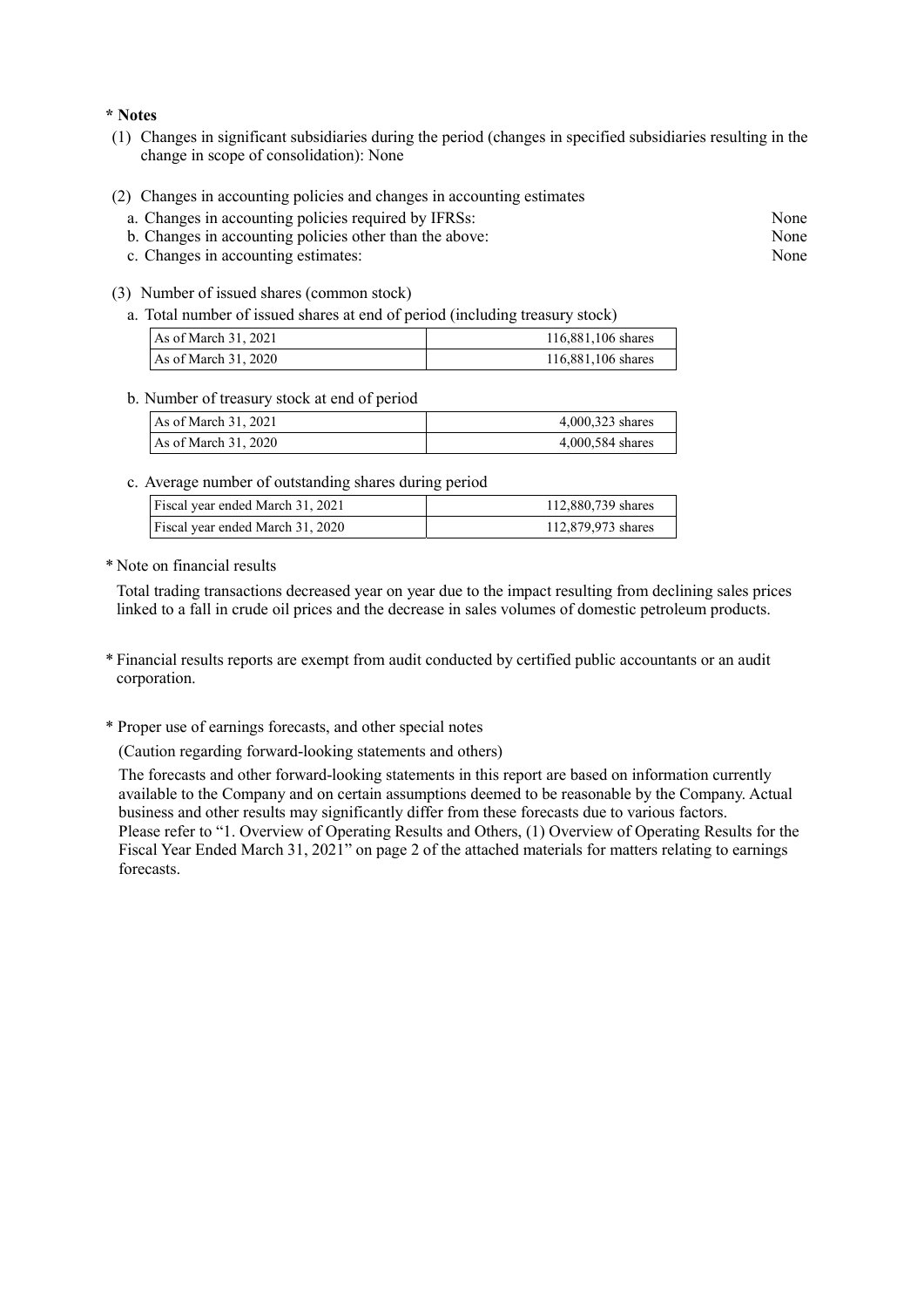#### **Contents of Attached Materials**

| (3) Profit Distribution Policy and Dividends for the Fiscal Years Ended March 31, 2021 and |  |
|--------------------------------------------------------------------------------------------|--|
|                                                                                            |  |
|                                                                                            |  |
|                                                                                            |  |
|                                                                                            |  |
|                                                                                            |  |
|                                                                                            |  |
|                                                                                            |  |
|                                                                                            |  |
|                                                                                            |  |
|                                                                                            |  |
|                                                                                            |  |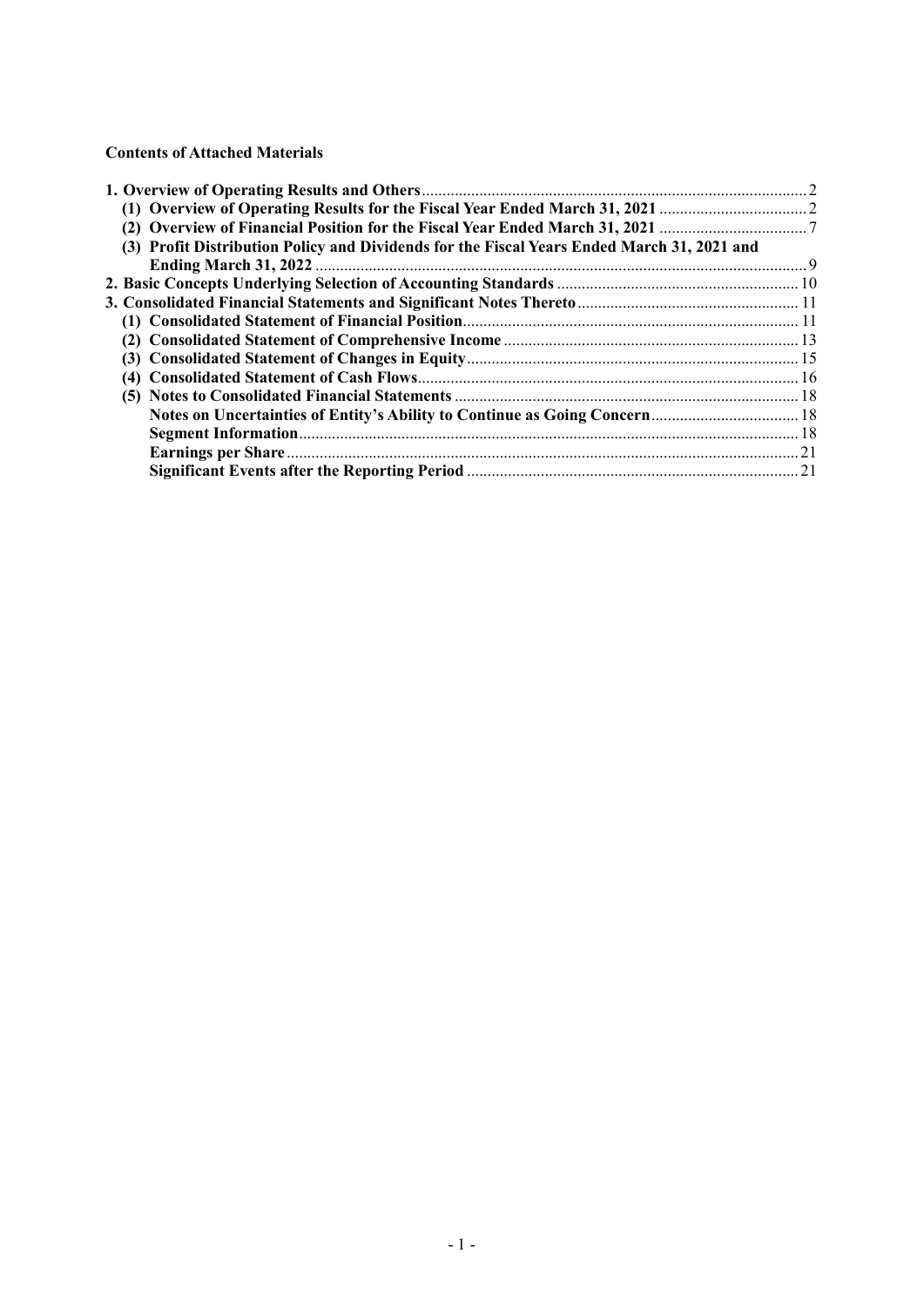# **1. Overview of Operating Results and Others**

# **(1) Overview of Operating Results for the Fiscal Year Ended March 31, 2021**

1) Results of operations

During the fiscal year ended March 31, 2021, the environment in the Japanese economy remained extremely difficult, with a sharp drop in consumer spending due to voluntary stay-at-home directives, as well as requests by local authorities to refrain from business activities, following two declarations of states of emergency to prevent the spread of the novel coronavirus disease (COVID-19), resulting in a significant slowdown in economic activity. As of 2021, the future outlook remains extremely uncertain.

The Group has established the "emergency headquarters for tackling the coronavirus pandemic," headed by the President, to carry out appropriate company-wide management by deciding on and executing company-wide policies and necessary measures, and by continuously collecting and spreading information internally and externally. In addition, with "employee safety" and "infection prevention" as the Company's top priorities, we are working to reduce the risk of infection through telecommuting, working at staggered hours and thorough disinfection of business sites, as well as to increase operational efficiency by improving the communication network environment necessary for the execution of business.

In terms of business, we promoted our business in accordance with our two-year medium-term business plan "Moving 2020 Horizons" announced in April 2019.

Overview of medium-term business plan

1. Name of the plan: Moving 2020 Horizons



- 
- 

#### 2. Period: Two years (FY2019 to FY2020)

#### 3. Basic policy: *Promotion of Growth Strategies*

- (1) Maintaining and deepening the revenue base: Create Group synergy and further cultivate customer base.
- (2) Making inroads overseas and in peripheral fields: Proactively invest in overseas businesses and promote M&A of peripheral businesses.
- (3) Creating new businesses: Promote environmental businesses and so on.

#### *Evolution of the Organizational Base*

- (1) Strengthening Group management: Advance consolidated management and construct effective governance management structures.
- (2) Human resource strategies for growth: Promote diversity and nurture global human resources.
- (3) Promoting innovation: Pursue more efficient operations in existing business and promote digital solutions.

#### 4. Quantitative plan (FY2020)\*1:

- (1) Net profit attributable to Itochu Enex's shareholders: ¥11.0 billion
- (2) Dividend payout ratio: 40% or above
- (3) Real operating cash flow\*2: ¥20.0 billion or above
- (4) Planned investment (2-year total): ¥43.0 billion
- \*1 The aforementioned quantitative plan has been reviewed on May 15, 2020 to take into account the impact of COVID-19.
- \*2 Real operating cash flow excludes working capital, etc. from cash flows from operating activities.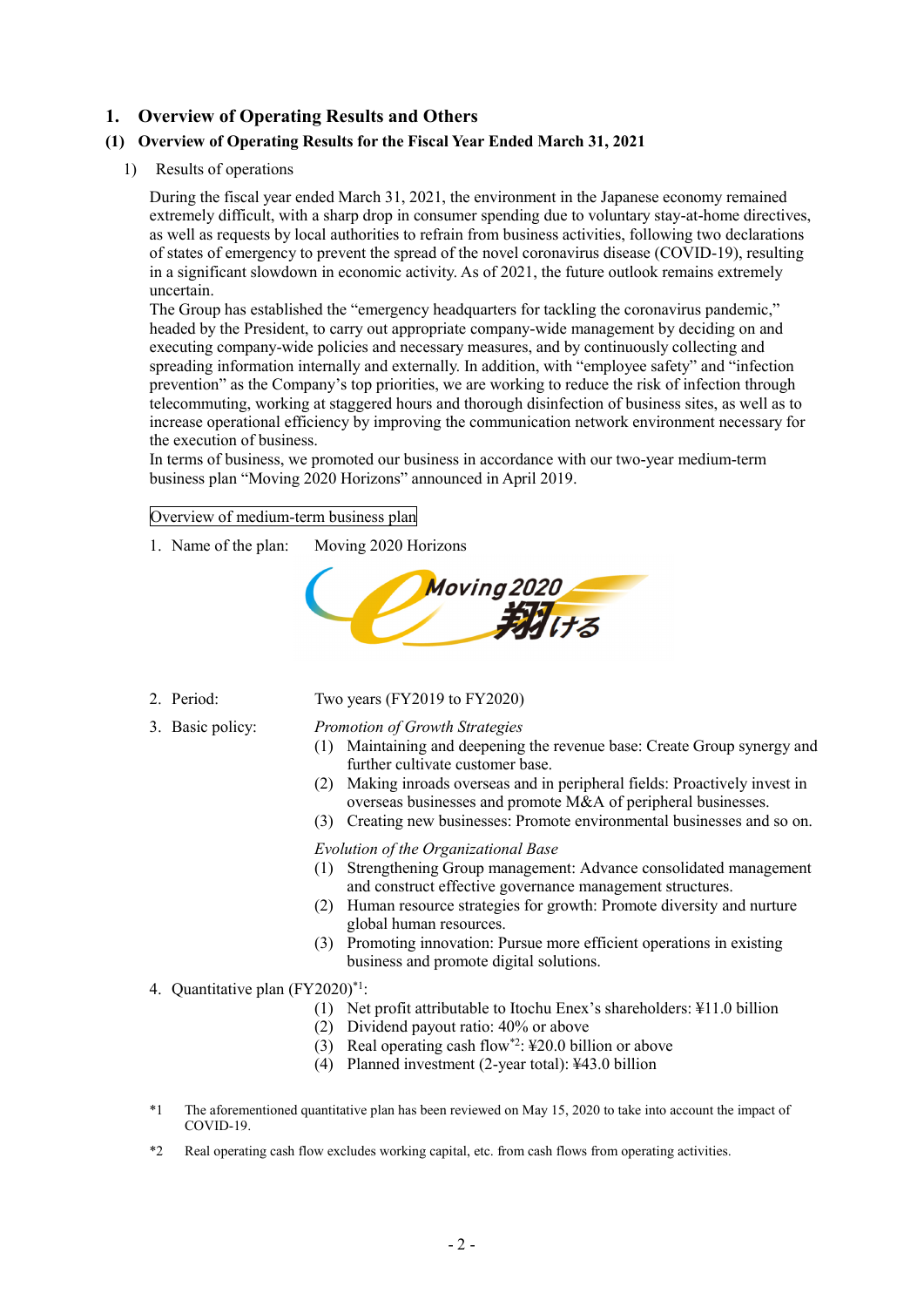| (Millions of yen)                                     |                                     |                                     |            |  |
|-------------------------------------------------------|-------------------------------------|-------------------------------------|------------|--|
|                                                       | Fiscal year ended<br>March 31, 2020 | Fiscal year ended<br>March 31, 2021 | Change     |  |
| Revenue                                               | 897,427                             | 739,067                             | (158, 360) |  |
| Profit from operating activities                      | 19,257                              | 19,346                              | 89         |  |
| Net profit attributable to Itochu Enex's shareholders | 12,056                              | 12,168                              | 112        |  |

 $\alpha$  cm<sup>2</sup>

The operating results for the fiscal year ended March 31, 2021 are as follows.

Revenue was ¥739,067 million (down 17.6% year on year). This was mainly due to the impact resulting from declining sales prices linked to a fall in crude oil prices and the decrease in sales volumes of domestic petroleum products.

Profit from operating activities was ¥19,346 million (up 0.5% year on year), and net profit attributable to Itochu Enex's shareholders was ¥12,168 million (up 0.9% year on year). This was mainly due to solid sales volumes of LP gas for households due to demand from staying at home despite the decrease in sales volumes in all segments as an impact of COVID-19, operations in response to fluctuations in crude oil price in the import/export business of petroleum products, as well as due to reduction of operating expenses, etc. Net profit attributable to Itochu Enex's shareholders constituted a new record-high profit for a sixth consecutive year.

# 2) Results of operations by segment

Results of operations by segment are as follows. Following the reorganization of the Group carried out on April 1, 2020, the reportable segments have changed. As a result of the reorganization of the Group, the import/export business of petroleum products and the terminal tank rental business which were part of the "Car-Life Division" have been reclassified as the "Industrial Business Division." For that reason, the year-on-year comparisons have been recalculated based on the reportable segments as they exist after the reorganization.

|                                                       |                                     |                                     | (Millions of yen) |
|-------------------------------------------------------|-------------------------------------|-------------------------------------|-------------------|
|                                                       | Fiscal year ended<br>March 31, 2020 | Fiscal year ended<br>March 31, 2021 | Change            |
| Revenue                                               | 89,084                              | 78,962                              | (10, 122)         |
| Profit from operating activities                      | 2,799                               | 1,553                               | (1,246)           |
| Net profit attributable to Itochu Enex's shareholders | 2,113                               | 1,726                               | (387)             |

# **Home-Life Division**

In the Home-Life Division during the fiscal year ended March 31, 2021, although there was an impact from factors including the restraint on business activities caused by COVID-19, the number of customers under direct LP gas supply contracts was approximately 552,000 (up 1,000 from the end of the previous fiscal year) as a result of promoting activities aimed at expanding the customer base and purchasing business rights. Sales volumes of LP gas decreased year on year overall as demand for gas for commercial and industrial decreased despite being on a recovery trend, while demand for households increased as a result of demand from staying at home caused by voluntary stay-at-home directives.

Regarding sales of electricity for households, the division promoted the expansion of the customer base by focusing mainly on selling LP gas as a set. As a result, the number of supply contracts was a total of approximately 109,000.

Regarding the industrial gas business, sales volumes declined year on year due to a decrease in sales of carbonic acid gas for use in beverages, primarily for restaurants, and dry ice for food transportation, as well as the impact of reduced utilization rates of the customer plants to which we are supplying.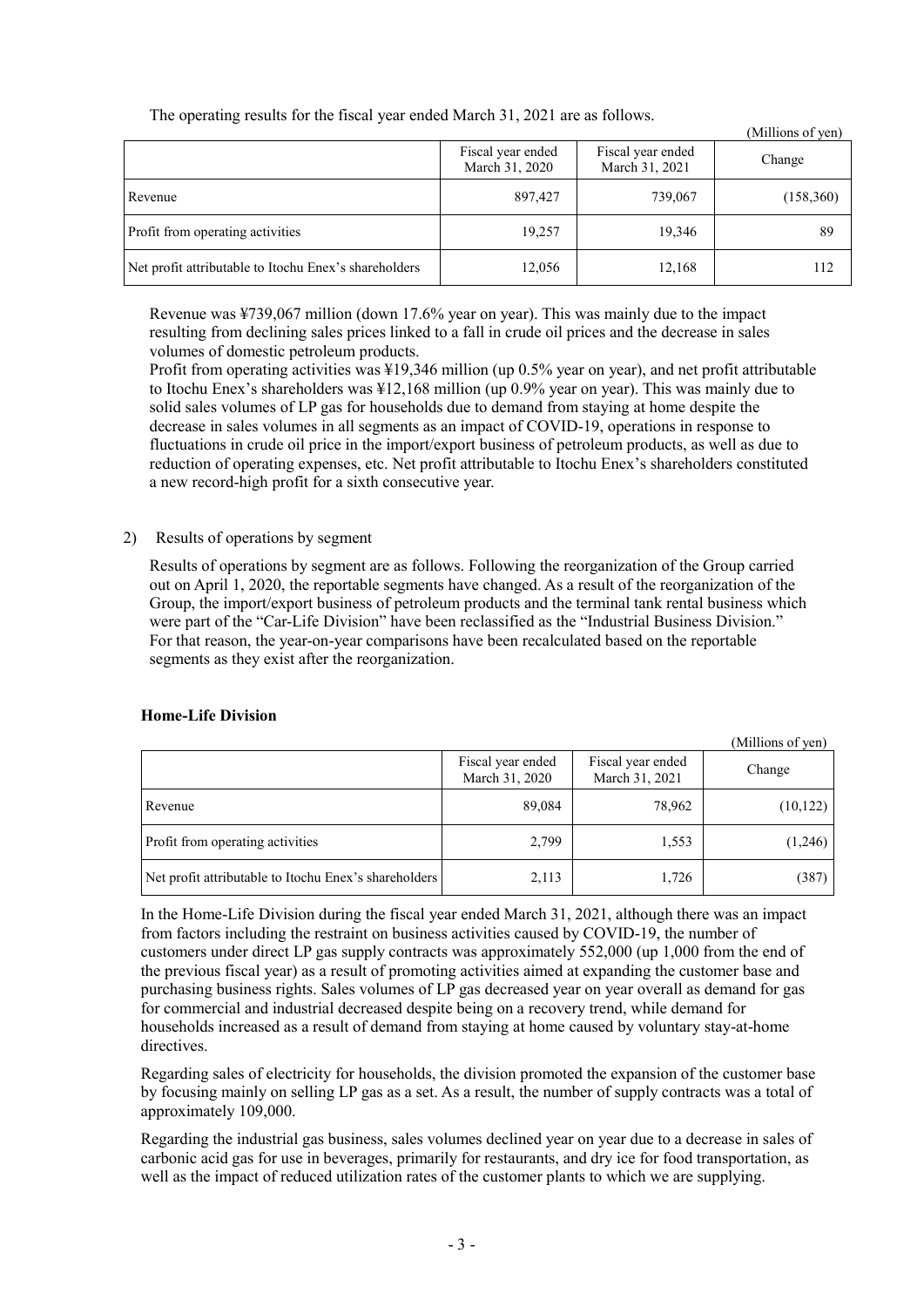As a result of these activities, the operating results for the fiscal year ended March 31, 2021 are as follows.

Revenue was ¥78,962 million (down 11.4% year on year). This was due mainly to the decrease in the sales volume of LP gas and industrial gas due to sluggish economic activity.

Profit from operating activities was ¥1,553 million (down 44.5% year on year). Net profit attributable to Itochu Enex's shareholders was ¥1,726 million (down 18.3% year on year). This was due mainly to the steep rise in the market price of electricity and the decrease in the sales volume of other LP gas and industrial gas, despite securing a certain amount of revenue due to the increase in demand for LP gas for households.

# **Car-Life Division**

|                                                       |                                     |                                     | (Millions of yen) |
|-------------------------------------------------------|-------------------------------------|-------------------------------------|-------------------|
|                                                       | Fiscal year ended<br>March 31, 2020 | Fiscal year ended<br>March 31, 2021 | Change            |
| Revenue                                               | 506,669                             | 414,641                             | (92,028)          |
| Profit from operating activities                      | 7,477                               | 7,604                               | 127               |
| Net profit attributable to Itochu Enex's shareholders | 4,082                               | 4,054                               | (28)              |

Looking at the Car-Life Division during the fiscal year ended March 31, 2021, in the Car-Life Stations (CS)\* 3 business, the number of the CS was 1,687, a decrease of 17 from the end of the previous fiscal year. Sales volumes of petroleum products decreased year on year due to a decrease in sales volumes of gasoline and diesel oil as a result of voluntary stay-at-home directives due to the impact of COVID-19 and weak economic activity.

In the automotive business, our car dealer business subsidiary OSAKA CAR LIFE GROUP CO., LTD. experienced year-on-year decline in sales volume in the first half in reaction to a decrease in the number of customers due to shortened store business hours caused by COVID-19. The annual number of vehicles sold returned to the level in a typical year due to the contribution from sales of new vehicles in the second half.

As a result of these activities, the operating results for the fiscal year ended March 31, 2021 are as follows.

Revenue was ¥414,641 million (down 18.2% year on year). This was mainly due to the impact resulting from declining sales prices linked to a fall in crude oil prices and the decrease in sales volumes of domestic petroleum products.

Profit from operating activities was ¥7,604 million (up 1.7% year on year). This was mainly due to an increase of revenue in the automotive business. Net profit attributable to Itochu Enex's shareholders was ¥4,054 million (down 0.7% year on year).

\*3 Car-Life Stations (CS): Car-Life Stations are service stations offering multiple services provided by the Company.

|                                                       |                                     |                                     | (Millions of yen) |
|-------------------------------------------------------|-------------------------------------|-------------------------------------|-------------------|
|                                                       | Fiscal year ended<br>March 31, 2020 | Fiscal year ended<br>March 31, 2021 | Change            |
| Revenue                                               | 210,459                             | 160,778                             | (49,681)          |
| Profit from operating activities                      | 3,638                               | 5,010                               | 1,372             |
| Net profit attributable to Itochu Enex's shareholders | 2,541                               | 3,857                               | 1,316             |

# **Industrial Business Division**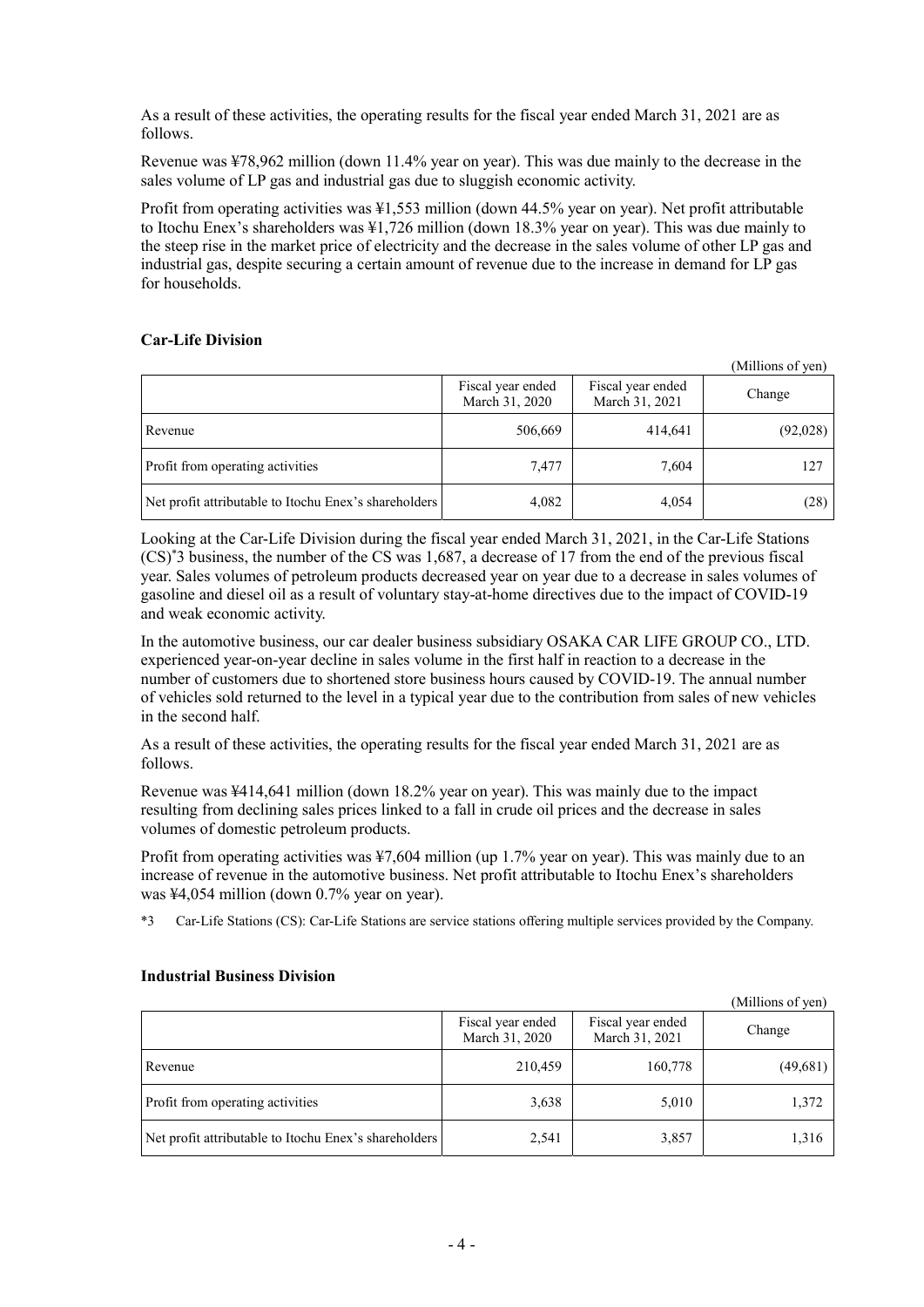Looking at the Industrial Business Division during the fiscal year ended March 31, 2021, in the industrial fuel sales business, sales volumes decreased year on year because utilization rates of the customer plants to which we are supplying reduced due to the impact of COVID-19. In addition, in the asphalt business, sales volume also decreased year on year due to changes in the procurement environment and decline in utilization rates of refineries. In the marine fuel sales business, sales volumes rose year on year due to steady sales for ocean-going vessels. In the petroleum products import/export business, revenue increased year on year due to successful operations in response to fluctuations in crude oil price.

As a result of these activities, the operating results for the fiscal year ended March 31, 2021 are as follows.

Revenue was ¥160,778 million (down 23.6% year on year). This was due mainly to declining sales prices of industrial petroleum products caused by a fall in the crude oil prices and the decrease in sales volumes.

Profit from operating activities was ¥5,010 million (up 37.7% year on year). Net profit attributable to Itochu Enex's shareholders was ¥3,857 million (up 51.8% year on year). This was mainly due to operations in response to fluctuations in crude oil price in the import/export business of petroleum products and due to reduction of operating expenses.

|                                                       |                                     |                                     | (Millions of yen) |
|-------------------------------------------------------|-------------------------------------|-------------------------------------|-------------------|
|                                                       | Fiscal year ended<br>March 31, 2020 | Fiscal year ended<br>March 31, 2021 | Change            |
| Revenue                                               | 91,215                              | 84,686                              | (6,529)           |
| Profit from operating activities                      | 5,758                               | 5,220                               | (538)             |
| Net profit attributable to Itochu Enex's shareholders | 3,475                               | 2,669                               | (806)             |

# **Power & Utility Division**

In the electric power business of the Power & Utility Business, during the fiscal year ended March 31, 2021, high-voltage power sales volumes decreased year on year due to reduction in utilization rates of the customer stores, plants, etc. to which we are supplying electric power caused by the impact of COVID-19, as well as a decrease in high-voltage power contracts for business users.

On the other hand, although low-voltage sales volumes increased due to an increase in household electric power consumption as a result of improved rates of working from home and there was an increase in the number of low-voltage power contracts, particularly for households, retail electricity sales volumes decreased year on year overall.

The heat supply business\*4 commenced business in the Kitanakadoriminami area of Yokohama from February 2020, but demand for heat slightly decreased year on year due to the impact of suspension of business activities of tenants to which we are supplying heat and working from home, caused by the impact of COVID-19.

As a result of these activities, the operating results for the fiscal year ended March 31, 2021 are as follows.

Revenue was ¥84,686 million (down 7.2% year on year). This decrease was due mainly to a decrease in sales volumes caused by the shift to agency arrangements for the sales and supply/demand management in the electric power business.

Profit from operating activities was ¥5,220 million (down 9.3% year on year). Net profit attributable to Itochu Enex's shareholders was ¥2,669 million (down 23.2% year on year). This was mainly due to a decrease in profit associated with the electric power business development project.

\*4 Heat supply business: The heat supply business supplies cold and hot water for air conditioning to multiple office buildings and other buildings from a heat source plant using pipes.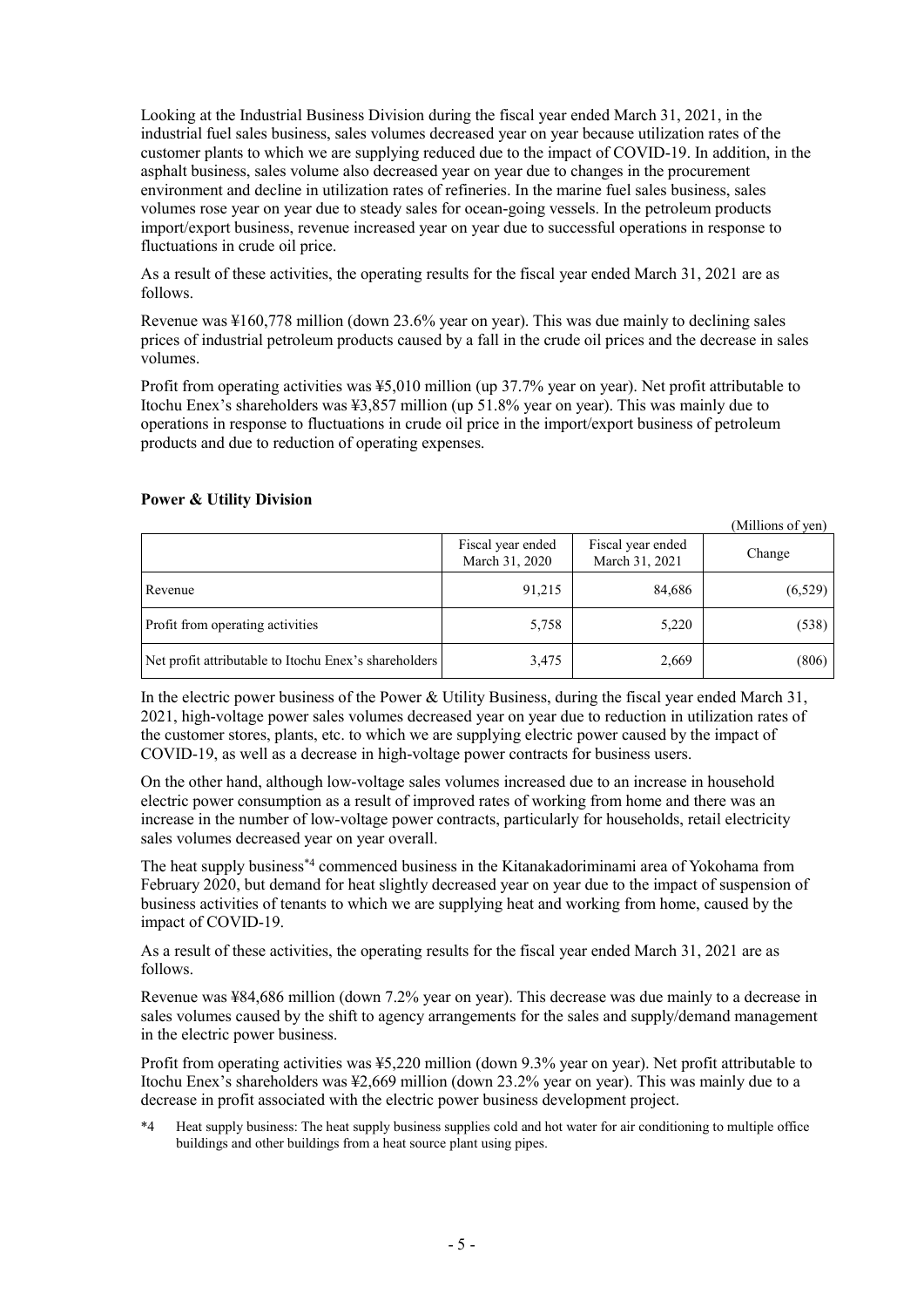3) Forecasts of consolidated financial results for the fiscal year ending March 31, 2022

In the forecast of consolidated financial results for the fiscal year ending March 31, 2022, we project ¥800,000 million in revenue, up 8.2% year on year, ¥20,500 million in profit from operating activities, up 6.0% year on year, ¥21,200 million in profit before tax, up 5.8% year on year, and ¥12,500 million in net profit attributable to Itochu Enex's shareholders, up 2.7% year on year. Basic earnings per share attributable to Itochu Enex's shareholders are projected at ¥110.74.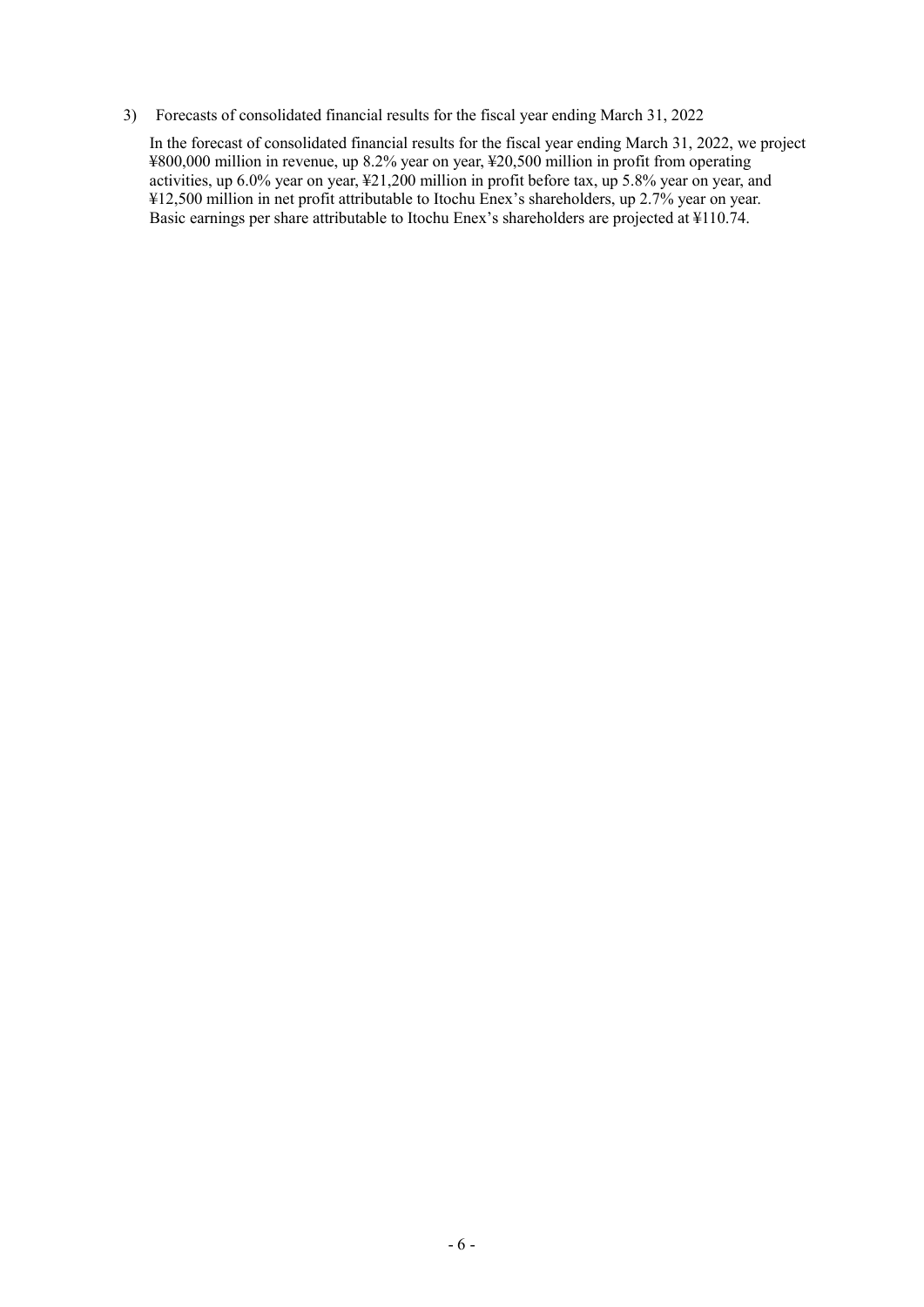# **(2) Overview of Financial Position for the Fiscal Year Ended March 31, 2021**

1) Analysis of assets, liabilities, equity and cash flows

# **Assets, liabilities and equity**

|                   |                      |                      | (Millions of yen) |
|-------------------|----------------------|----------------------|-------------------|
|                   | As of March 31, 2020 | As of March 31, 2021 | Change            |
| Total assets      | 387,657              | 408,327              | 20,670            |
| Total liabilities | 235,773              | 246,928              | 11,155            |
| Total equity      | 151,884              | 161,399              | 9,515             |

Total assets amounted to ¥408,327 million as of March 31, 2021, an increase of ¥20,670 million from March 31, 2020. This was mainly due to an increase in cash and cash equivalents of \\$15,598 million resulting from a decrease in working capital and others. Total liabilities amounted to ¥246,928 million, an increase of ¥11,155 million from March 31, 2020. This was mainly due to an increase in trade payables of ¥18,832 million due to an increase in purchase prices resulting from a rise in the crude oil prices. Total equity totaled ¥161,399 million, an increase of ¥9,515 million from March 31, 2020, due to factors including an increase of ¥12,168 million from net profit attributable to Itochu Enex's shareholders and a decrease of ¥5,759 million by payment of cash dividends.

We consequently ended the fiscal year with a ratio of shareholders' equity to total assets of 33.4%.

# **Cash flows**

The Group is carefully selecting investments, giving consideration to COVID-19, and focusing on capital investment for the current fiscal year.

The spread of COVID-19 does not substantially affect cash flow for the current fiscal year. With respect to financing capacity for the time being, we have sufficiently secured account overdraft facilities and commercial paper issuance facilities, in addition to maintaining ample cash and cash equivalents. Moreover, we are essentially free of debt amid a situation where we have maintained healthy levels of debt thus far, which is currently reflected by our net debt-equity ratio (net DER) of negative 0.13 times.

 $\alpha$  c  $\alpha$ 

|                                                                 |                                     |                                     | (Millions of yen) |
|-----------------------------------------------------------------|-------------------------------------|-------------------------------------|-------------------|
|                                                                 | Fiscal year ended<br>March 31, 2020 | Fiscal year ended<br>March 31, 2021 | Change            |
| Cash flows from operating activities                            | 28,106                              | 40,214                              | 12,108            |
| Cash flows from investing activities                            | (1,411)                             | (125)                               | 1,286             |
| [Free cash flows]                                               | (26,695)                            | (40,089)                            | (13, 394)         |
| Cash flows from financing activities                            | (26,196)                            | (24, 528)                           | 1,668             |
| Net increase in cash and cash equivalents                       | 499                                 | 15,561                              | 15,062            |
| Effect of exchange rate changes on cash and cash<br>equivalents | 19                                  | 37                                  | 18                |
| Cash and cash equivalents at the end of the<br>period           | 19,243                              | 34,841                              | 15,598            |

Cash and cash equivalents (net cash) totaled ¥34,841 million as of March 31, 2021, up ¥15,598 million from March 31, 2020.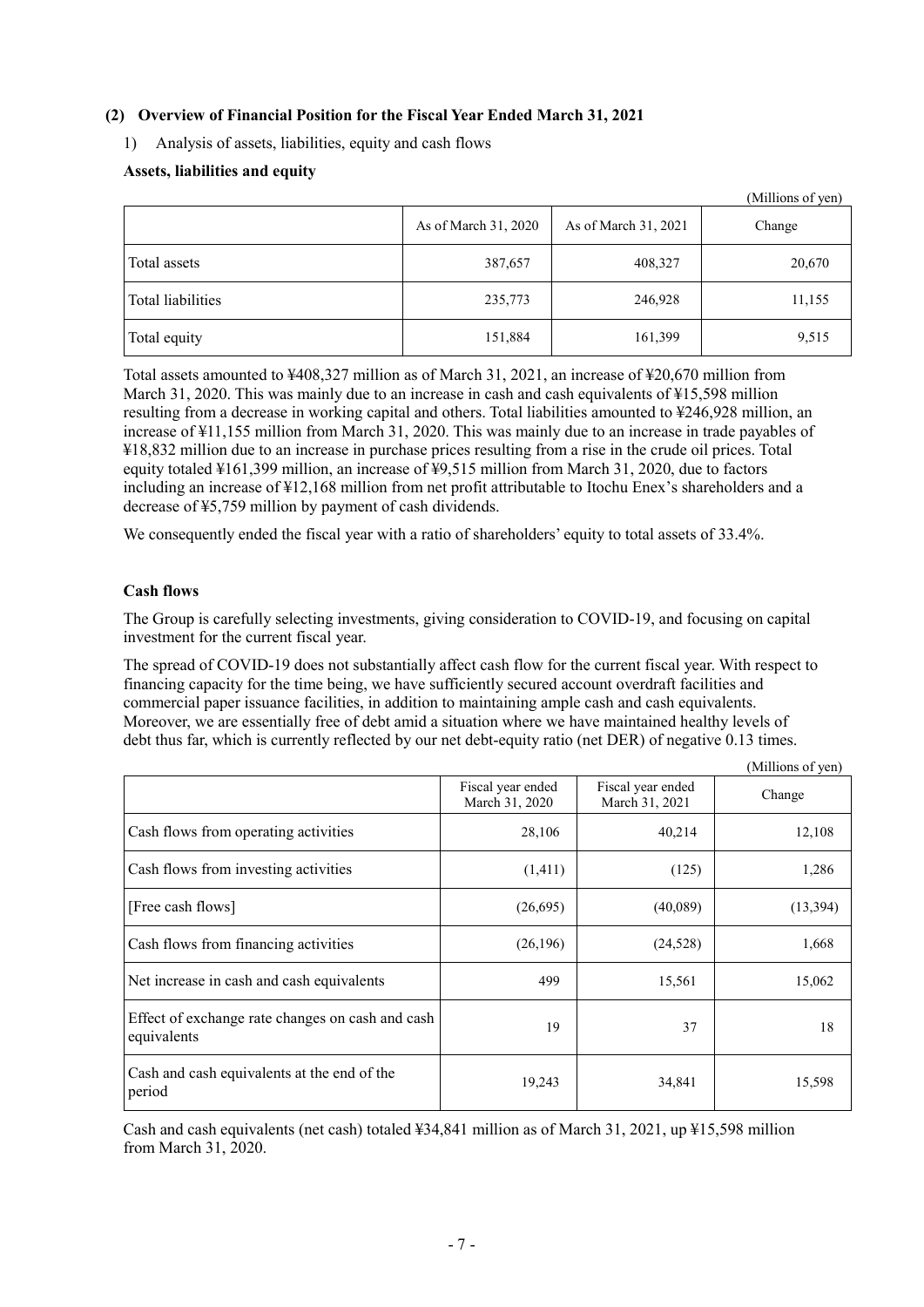# *Cash flows from operating activities*

|                                       |                                     |                                     | (Millions of yen) |
|---------------------------------------|-------------------------------------|-------------------------------------|-------------------|
|                                       | Fiscal year ended<br>March 31, 2020 | Fiscal year ended<br>March 31, 2021 | Change            |
| Cash flows from operating activities  | 28,106                              | 40,214                              | 12,108            |
| Changes in working capital and others | (8,399)                             | 7,359                               | 15,758            |
| Real operating cash flow*             | 36,505                              | 32,855                              | (3,650)           |

\*Real operating cash flow excludes working capital, etc. from cash flows from operating activities.

Operating activities provided net cash of ¥40,214 million. Major items included profit before tax of ¥20,039 million, depreciation and amortization of ¥19,930 million, and a decrease in funds required for trading of ¥1,216 million. Net cash provided increased ¥12,108 million year on year. Moreover, real operating cash flow decreased ¥3,650 million year on year due to special factors.

# *Cash flows from investing activities*

The Group has always made investments with an awareness of capital efficiency based on our investment strategy. In the two years from 2019 to 2020, we have proceeded with investments in maintaining and deepening our important revenue base that generates cash flow, as well as in overseas and peripheral fields and new businesses centered on the Power & Utility Division. Proactively investing the cash flow generated from our core businesses in new businesses has resulted in ¥125 million in funds used for investing activities. Cash used included purchase of investments (including investments accounted for by the equity method) of ¥5,375 million, mainly in the Power & Utility Division, payments for purchase of property, plant and equipment and investment property of ¥11,646 million, and purchase of intangible assets of ¥1,618 million. Meanwhile, cash provided included proceeds from sales and redemption of investments (including investments accounted for by the equity method) of ¥5,521 million, collection of loans receivable of ¥1,180 million, and decrease in deposits paid of ¥11,021 million. Net cash used decreased ¥1,286 million year on year.

# *Cash flows from financing activities*

The Group aims to streamline Group-wide financing activities to enhance our corporate value. Enhancing Group-wide financial management through the introduction of our Group Financial System\* resulted in ¥24,528 million in funds used for financing activities. This was mainly due to proceeds from short-term bonds (commercial papers) and borrowings of ¥11,050 million for responding to COVID-19, redemption of short-term bonds (commercial papers) and repayments of borrowings of ¥18,941 million, and repayments of lease liabilities of ¥11,106 million. Net cash used decreased ¥1,668 million year on year.

\*The Group Financial System streamlines fund management and procurement costs by sharing funds within the Group.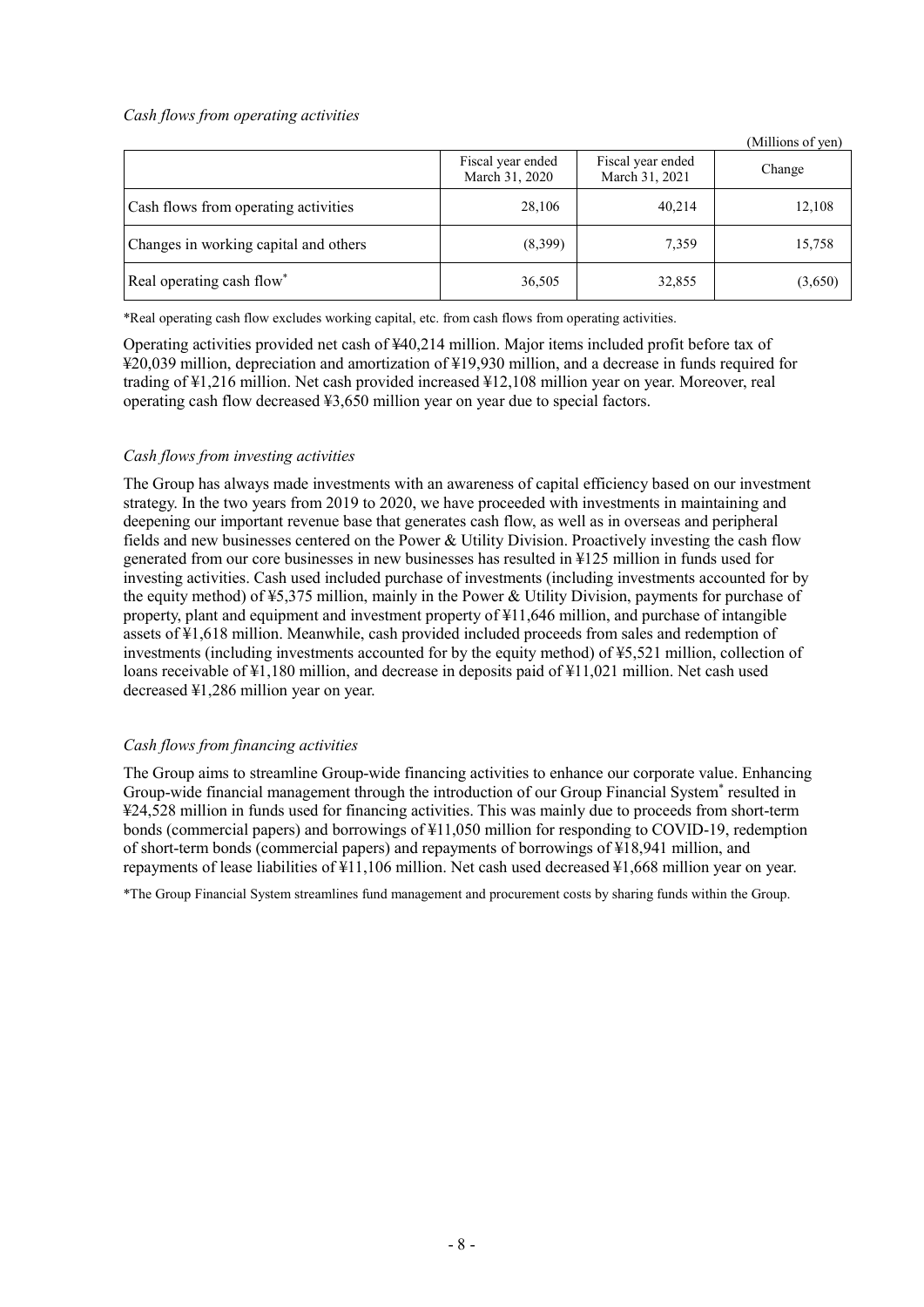# 2) Cash flow indicators

| Fiscal year ended March 31,                                              | 2019 | 2020 | 2021 |
|--------------------------------------------------------------------------|------|------|------|
| Ratio of shareholders' equity to total assets $(\%)$                     | 32.7 | 33.1 | 33.4 |
| Ratio of shareholders' equity to total assets at market<br>value $(\% )$ | 26.9 | 24.6 | 30.2 |
| Ratio of cash flow to interest-bearing debt (years)                      | 1.3  | 09   | 0.4  |
| Interest-coverage ratio (times)                                          | 30.3 | 25.0 | 37.6 |

Ratio of shareholders' equity to total assets: Total shareholders' equity / Total assets

Ratio of shareholders' equity to total assets at market value: Market capitalization / Total assets

Ratio of cash flow to interest-bearing debt: Interest-bearing debt / Cash flow

Interest-coverage ratio: Cash flow / Interest expense

(Note 1.) All of the above ratios were calculated using consolidated financial statement data.

- (Note 2.) Market capitalization was calculated by multiplying the fiscal-year-end closing share price by the number of shares outstanding at fiscal year-end (net of treasury stock).
- (Note 3.) "Cash flow" is "Cash provided by (used in) operating activities" on the Consolidated Statement of Cash Flows.
- (Note 4.) Interest-bearing debt is all debt, of the debt carried on the Consolidated Statement of Financial Position, on which interest is payable.

#### **(3) Profit Distribution Policy and Dividends for the Fiscal Years Ended March 31, 2021 and Ending March 31, 2022**

In terms of shareholder returns, we aim to maintain a consolidated dividend payout ratio of at least 40% in accord with our policy of paying stable dividends on an ongoing basis while maintaining sustained business growth.

For the fiscal year ended March 31, 2021, we plan to pay a year-end dividend of ¥22 per share and a 60th anniversary commemorative dividend of ¥6 per share. For the fiscal year ending March 31, 2022, we plan to pay annual dividends of ¥46 per share (including an interim dividend of ¥23 per share).

With respect to internally retained funds, our basic policy is to use such funds to invest in our business to strengthen our operating foundation and further increase earnings.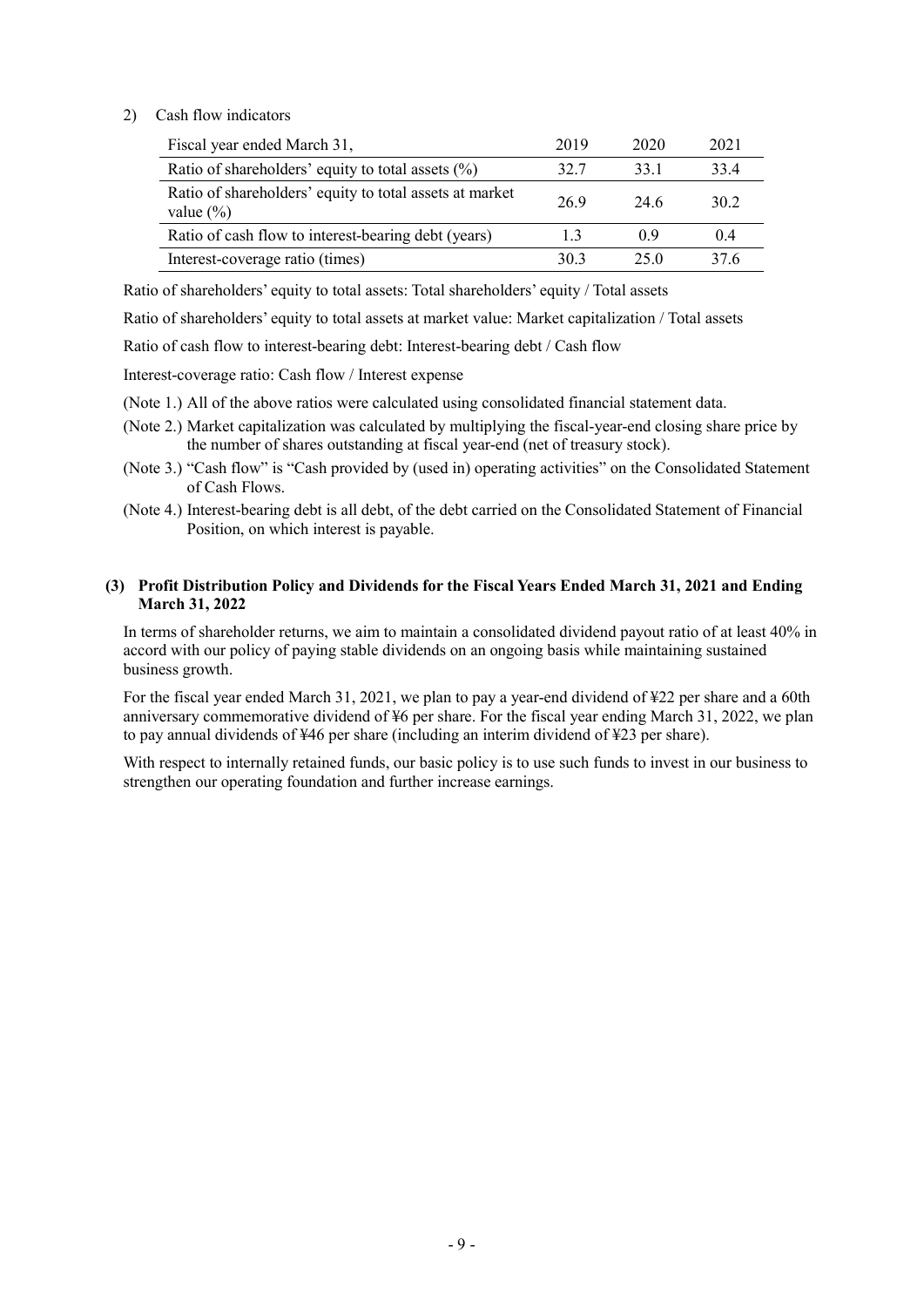# **2. Basic Concepts Underlying Selection of Accounting Standards**

The Itochu Enex Group adopted IFRS (International Financial Reporting Standards) from the fiscal year ended March 31, 2014, in order to improve international comparability and the convenience of financial information in capital markets.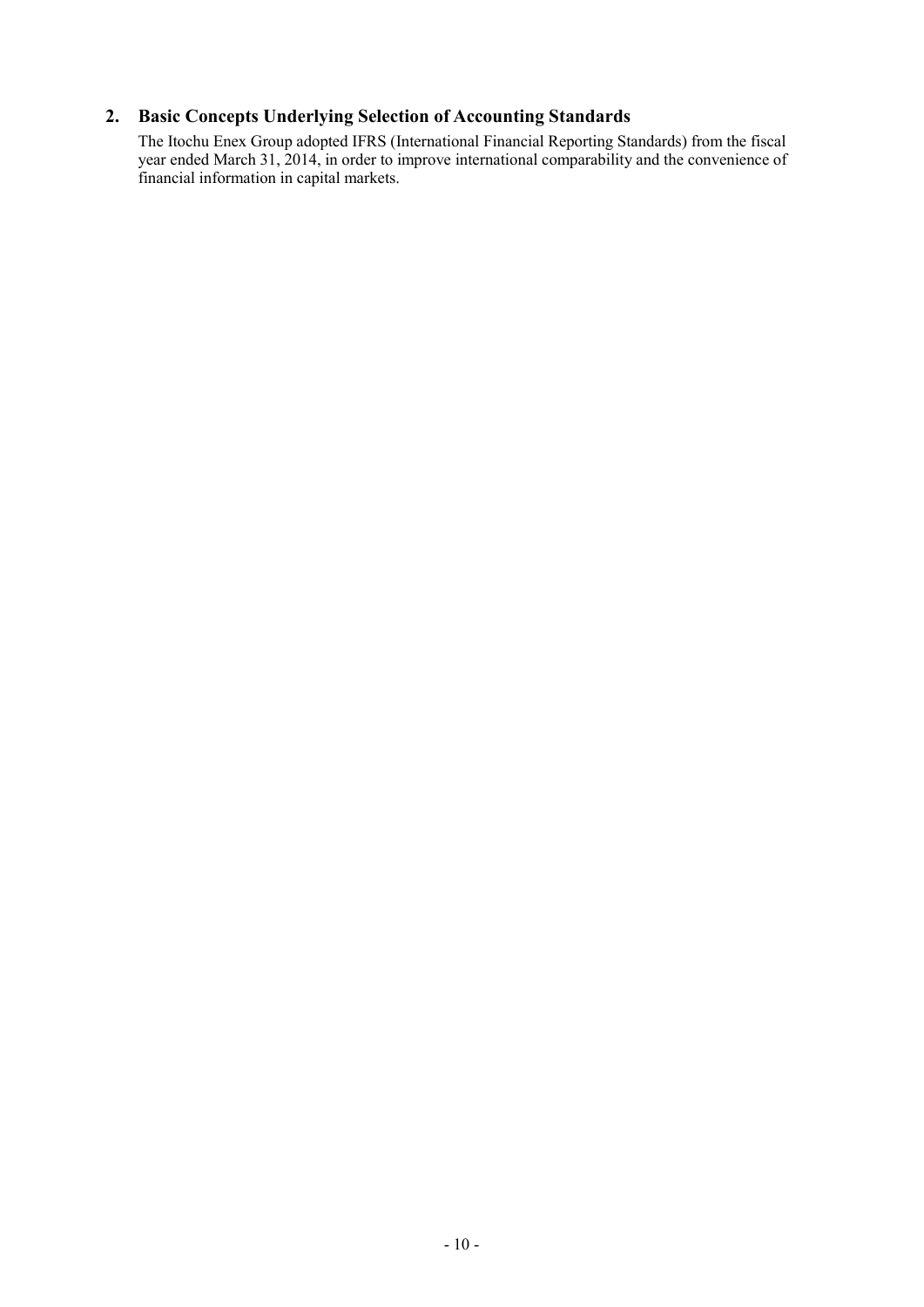# **3. Consolidated Financial Statements and Significant Notes Thereto**

# **(1) Consolidated Statement of Financial Position**

|                                                     |                | (Millions of yen) |
|-----------------------------------------------------|----------------|-------------------|
|                                                     | As of          | As of             |
|                                                     | March 31, 2020 | March 31, 2021    |
| <b>ASSETS</b>                                       |                |                   |
| Current assets                                      |                |                   |
| Cash and cash equivalents                           | 19,243         | 34,841            |
| Trade receivables                                   | 86,911         | 99,764            |
| Other current financial assets                      | 28,095         | 17,900            |
| Inventories                                         | 24,263         | 25,495            |
| Income taxes receivable                             | 98             | 3,055             |
| Trade advances paid                                 | 128            | 100               |
| Other current assets                                | 2,502          | 2,710             |
| Total current assets                                | 161,240        | 183,865           |
| Non-current assets                                  |                |                   |
| Investments accounted for by the equity method      | 31,583         | 29,437            |
| Other investments                                   | 3,860          | 4,246             |
| Non-current financial assets other than investments | 11,942         | 10,330            |
| Property, plant and equipment                       | 132,870        | 136,291           |
| Investment property                                 | 13,147         | 12,797            |
| Goodwill                                            | 521            | 521               |
| Intangible assets                                   | 20,005         | 19,688            |
| Deferred tax assets                                 | 10,374         | 9,728             |
| Other non-current assets                            | 2,115          | 1,424             |
| Total non-current assets                            | 226,417        | 224,462           |
| Total assets                                        | 387,657        | 408,327           |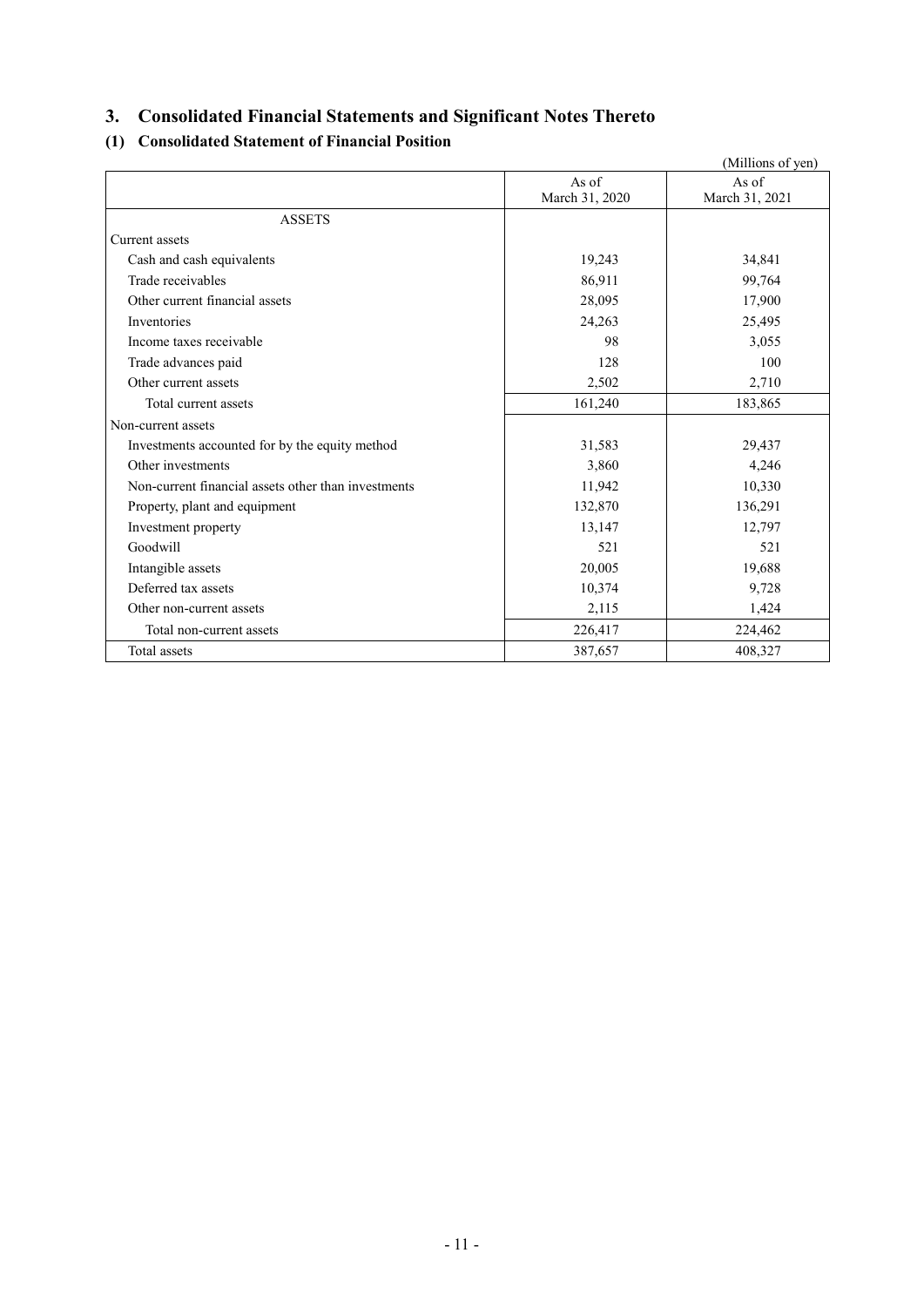|                                               |                         | (Millions of yen)       |
|-----------------------------------------------|-------------------------|-------------------------|
|                                               | As of<br>March 31, 2020 | As of<br>March 31, 2021 |
| <b>LIABILITIES AND EQUITY</b>                 |                         |                         |
| <b>Current liabilities</b>                    |                         |                         |
| Short-term bonds and borrowings               | 7,024                   | 3,041                   |
| Trade payables                                | 83,936                  | 102,768                 |
| Lease liabilities                             | 9,591                   | 10,285                  |
| Other current financial liabilities           | 6,216                   | 5,614                   |
| Income taxes payable                          | 4,172                   | 3,874                   |
| Advances from customers                       | 9,437                   | 11,006                  |
| Other current liabilities                     | 12,848                  | 14,353                  |
| Total current liabilities                     | 133,224                 | 150,941                 |
| Non-current liabilities                       |                         |                         |
| Non-current bonds and borrowings              | 18,156                  | 14,418                  |
| Lease liabilities                             | 52,713                  | 50,499                  |
| Other non-current financial liabilities       | 14,225                  | 14,425                  |
| Non-current liabilities for employee benefits | 10,335                  | 9,925                   |
| Deferred tax liabilities                      | 1,721                   | 1,001                   |
| Provisions                                    | 5,255                   | 5,465                   |
| Other non-current liabilities                 | 144                     | 254                     |
| Total non-current liabilities                 | 102,549                 | 95,987                  |
| <b>Total liabilities</b>                      | 235,773                 | 246,928                 |
| Equity                                        |                         |                         |
| Common stock                                  | 19,878                  | 19,878                  |
| Capital surplus                               | 18,934                  | 18,974                  |
| Retained earnings                             | 92,761                  | 99,829                  |
| Other components of equity                    | (1,370)                 | (576)                   |
| Treasury stock                                | (1,870)                 | (1,871)                 |
| Total shareholders' equity                    | 128,333                 | 136,233                 |
| Non-controlling interests                     | 23,551                  | 25,165                  |
| Total equity                                  | 151,884                 | 161,399                 |
| Total liabilities and equity                  | 387,657                 | 408,327                 |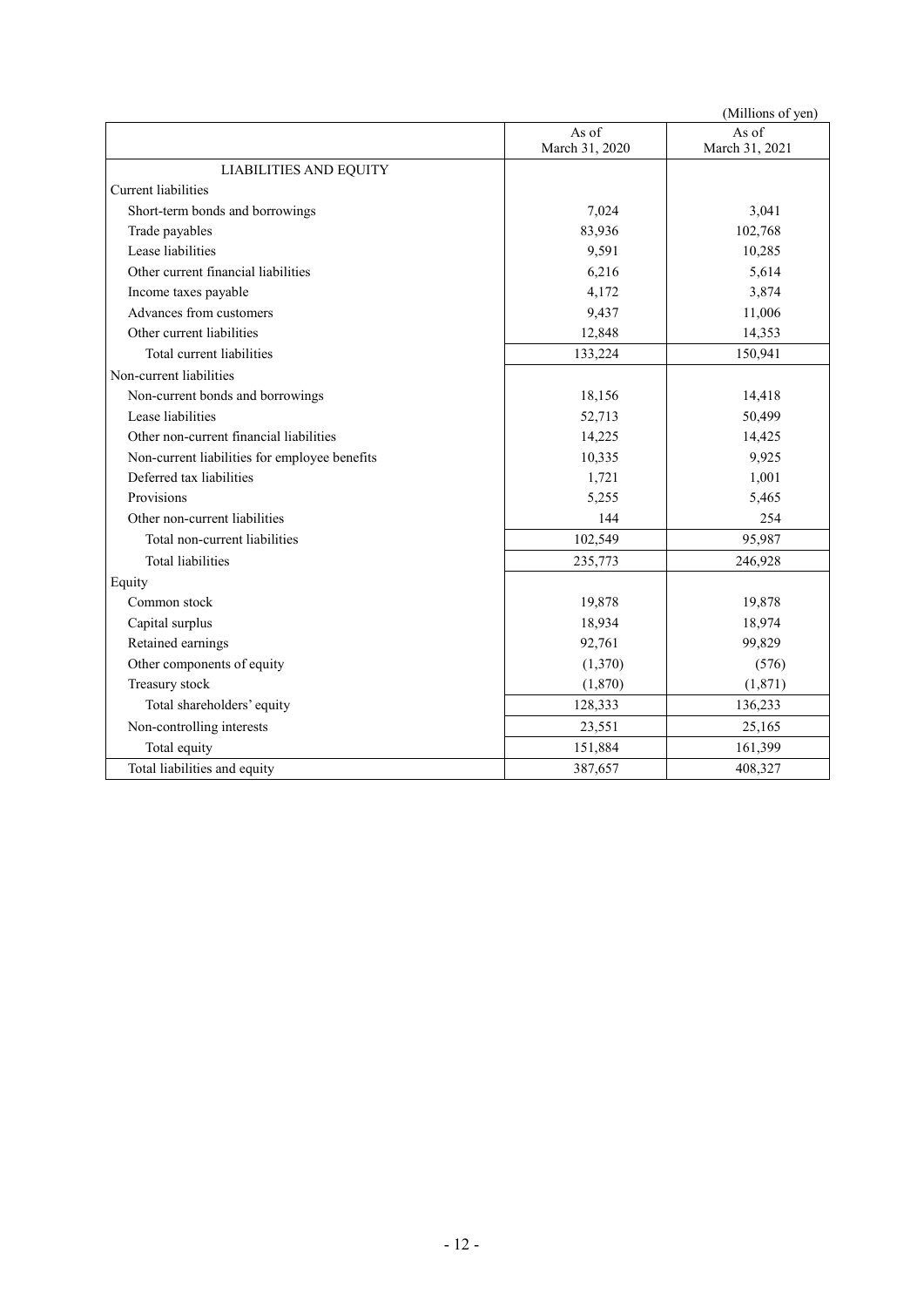# **(2) Consolidated Statement of Comprehensive Income**

|                                                                   |                   | (Millions of yen) |
|-------------------------------------------------------------------|-------------------|-------------------|
|                                                                   | Fiscal year ended | Fiscal year ended |
|                                                                   | March 31, 2020    | March 31, 2021    |
| Revenue                                                           | 897,427           | 739,067           |
| Cost of sales                                                     | (811,009)         | (652, 178)        |
| Gross profit                                                      | 86,418            | 86,889            |
| Other income and expense                                          |                   |                   |
| Selling, general and administrative expenses                      | (68, 858)         | (67,115)          |
| Loss from tangible assets, intangible assets and goodwill         | (428)             | (1,369)           |
| $Other-net$                                                       | 2,125             | 941               |
| Total other income and expense                                    | (67, 161)         | (67, 543)         |
| Profit from operating activities                                  | 19,257            | 19,346            |
| Financial income and costs                                        |                   |                   |
| Interest income                                                   | 58                | 41                |
| Dividends received                                                | 103               | 509               |
| Interest expense                                                  | (1, 126)          | (1,070)           |
| Other financial income and costs – net                            | (82)              | (513)             |
| Total financial income and costs                                  | (1,047)           | (1,033)           |
| Share of profit of investments accounted for by the equity method | 1,768             | 1,726             |
| Profit before tax                                                 | 19,978            | 20,039            |
| Income tax expense                                                | (5,793)           | (5,675)           |
| Net profit                                                        | 14,185            | 14,364            |
| Net profit attributable to:                                       |                   |                   |
| Net profit attributable to Itochu Enex's shareholders             | 12,056            | 12,168            |
| Net profit attributable to non-controlling interests              | 2,129             | 2,196             |
| Total                                                             | 14,185            | 14,364            |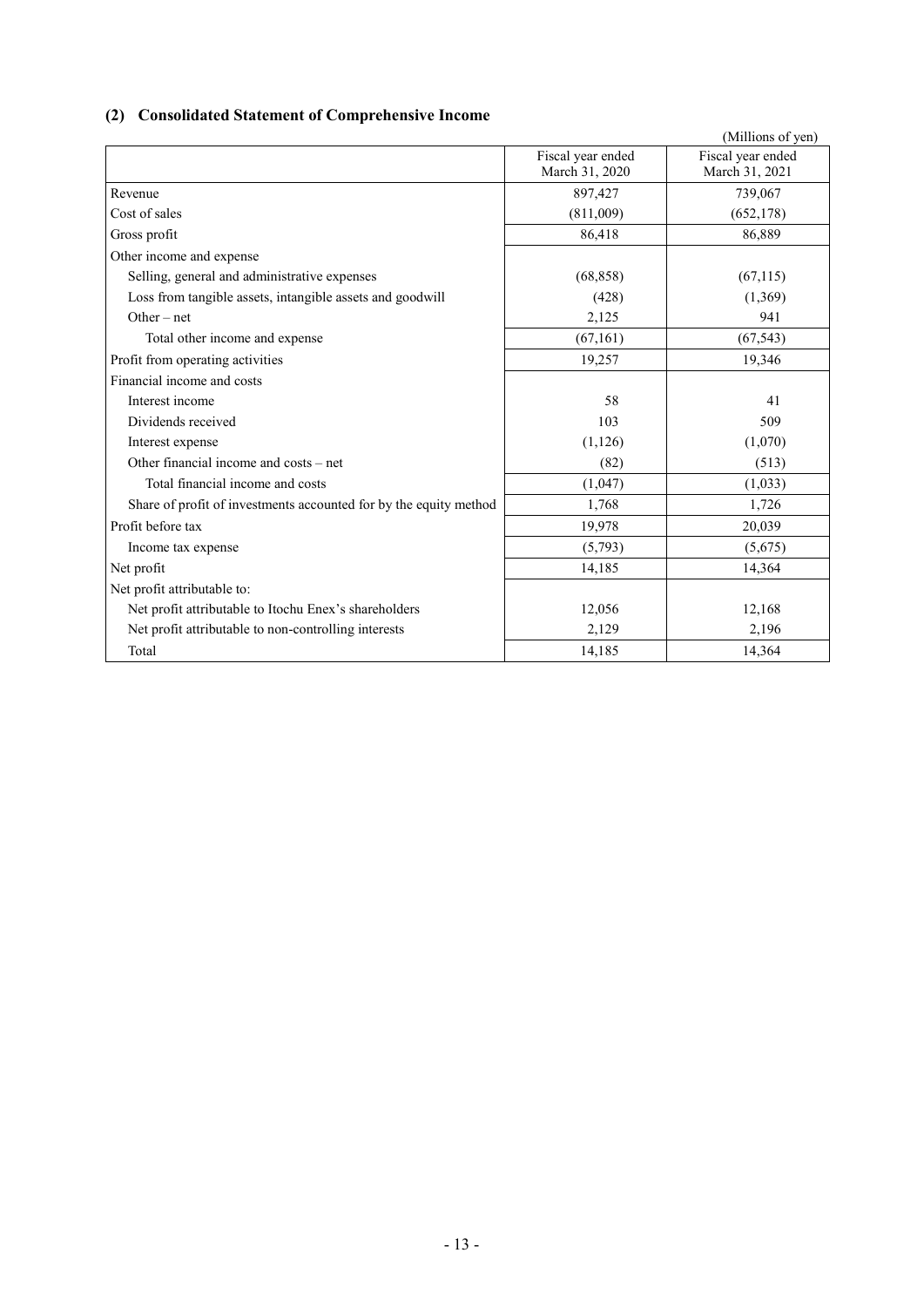|                                                                                 |                                     | (Millions of yen)                   |
|---------------------------------------------------------------------------------|-------------------------------------|-------------------------------------|
|                                                                                 | Fiscal year ended<br>March 31, 2020 | Fiscal year ended<br>March 31, 2021 |
| Other comprehensive income, net of tax effect                                   |                                     |                                     |
| Items that will not be reclassified to profit or loss                           |                                     |                                     |
| <b>FVTOCI</b> financial assets                                                  | (215)                               | 219                                 |
| Remeasurement of net defined benefit liability                                  | (90)                                | 26                                  |
| Other comprehensive income of investments accounted for by the<br>equity method | (41)                                | 77                                  |
| Items that may be reclassified to profit or loss                                |                                     |                                     |
| Exchange differences on translating foreign operations                          | (7)                                 | (65)                                |
| Cash flow hedges                                                                | 82                                  | 147                                 |
| Other comprehensive income of investments accounted for by the<br>equity method | 182                                 | 417                                 |
| Total other comprehensive income, net of tax effect                             | (89)                                | 821                                 |
| Comprehensive income                                                            | 14,096                              | 15,185                              |
| Comprehensive income attributable to:                                           |                                     |                                     |
| Comprehensive income attributable to Itochu Enex's shareholders                 | 12,033                              | 12,945                              |
| Comprehensive income attributable to non-controlling interests                  | 2,063                               | 2,240                               |
| Total                                                                           | 14,096                              | 15,185                              |
|                                                                                 |                                     | (Yen)                               |
| Earnings per share attributable to Itochu Enex's shareholders                   |                                     |                                     |

| Earnings per share attributable to Itochu Enex's shareholders |        |        |  |
|---------------------------------------------------------------|--------|--------|--|
| Basic                                                         | 106.81 | 107.79 |  |
| Diluted                                                       |        |        |  |

|                                | . <b></b><br>M<br>ven |
|--------------------------------|-----------------------|
| Total tradin<br>tradin<br>10ns | $- - -$<br>ں رہے۔     |

(Note) Total trading transactions are presented in accordance with the Japanese accounting practices. This item is voluntarily disclosed by the Company for investors' convenience and is not required to be disclosed under International Financial Reporting Standards ("IFRSs").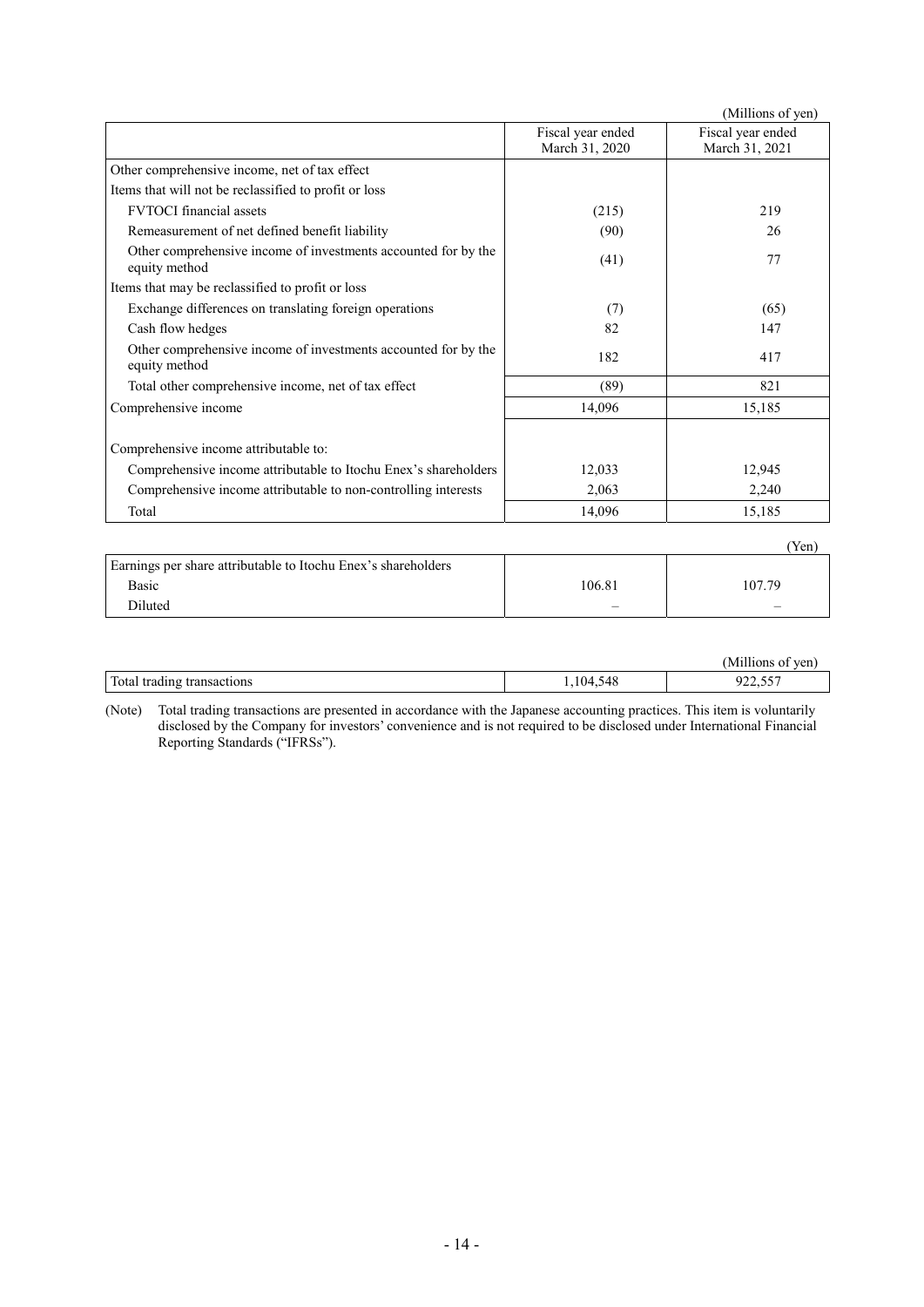# **(3) Consolidated Statement of Changes in Equity**

Fiscal year ended March 31, 2020

|                                                        |                 |                    |                      |                                       |                   |                                       |                                  | (Millions of yen) |
|--------------------------------------------------------|-----------------|--------------------|----------------------|---------------------------------------|-------------------|---------------------------------------|----------------------------------|-------------------|
|                                                        |                 |                    |                      | Shareholders' equity                  |                   |                                       |                                  |                   |
|                                                        | Common<br>stock | Capital<br>surplus | Retained<br>earnings | Other<br>compone-<br>nts of<br>equity | Treasury<br>stock | Total<br>sharehol-<br>ders'<br>equity | Non-<br>controlling<br>interests | Total equity      |
| Balance at April 1, 2019                               | 19,878          | 18,922             | 86,769               | (1,406)                               | (1,873)           | 122,290                               | 22,276                           | 144,566           |
| Cumulative effect of<br>accounting change              |                 |                    | (1,146)              |                                       |                   | (1,146)                               | (389)                            | (1, 535)          |
| Restated balance                                       | 19,878          | 18,922             | 85,623               | (1,406)                               | (1,873)           | 121,144                               | 21,887                           | 143,031           |
| Net profit                                             |                 |                    | 12,056               |                                       |                   | 12,056                                | 2,129                            | 14,185            |
| Other comprehensive<br>income                          |                 |                    |                      | (23)                                  |                   | (23)                                  | (66)                             | (89)              |
| Comprehensive income                                   |                 |                    | 12,056               | (23)                                  |                   | 12,033                                | 2,063                            | 14,096            |
| Transactions with owners                               |                 |                    |                      |                                       |                   |                                       |                                  |                   |
| Cash dividends                                         |                 |                    | (4,859)              |                                       |                   | (4,859)                               | (419)                            | (5,278)           |
| Changes due to additional<br>acquisitions and sales of |                 |                    |                      |                                       |                   |                                       | 20                               | 20                |
| interests in subsidiaries                              |                 |                    |                      |                                       |                   |                                       |                                  |                   |
| Transfer from other                                    |                 |                    |                      |                                       |                   |                                       |                                  |                   |
| components of equity to                                |                 |                    | (59)                 | 59                                    |                   |                                       |                                  |                   |
| retained earnings                                      |                 |                    |                      |                                       |                   |                                       |                                  |                   |
| Purchase and disposal of<br>treasury stock             |                 |                    |                      |                                       | (0)               | (0)                                   |                                  | (0)               |
| Share-based payments                                   |                 | 12                 |                      |                                       | 3                 | 15                                    |                                  | 15                |
| Balance at March 31, 2020                              | 19,878          | 18,934             | 92,761               | (1,370)                               | (1,870)           | 128,333                               | 23,551                           | 151,884           |

Fiscal year ended March 31, 2021

# (Millions of yen)

|                                                                                     | Shareholders' equity |                    |                      |                                       |                   |                                       |                                  |              |
|-------------------------------------------------------------------------------------|----------------------|--------------------|----------------------|---------------------------------------|-------------------|---------------------------------------|----------------------------------|--------------|
|                                                                                     | Common<br>stock      | Capital<br>surplus | Retained<br>earnings | Other<br>compone-<br>nts of<br>equity | Treasury<br>stock | Total<br>sharehol-<br>ders'<br>equity | Non-<br>controlling<br>interests | Total equity |
| Balance at April 1, 2020                                                            | 19,878               | 18,934             | 92,761               | (1,370)                               | (1,870)           | 128,333                               | 23,551                           | 151,884      |
| Net profit                                                                          |                      |                    | 12,168               |                                       |                   | 12,168                                | 2,196                            | 14,364       |
| Other comprehensive<br>income                                                       |                      |                    |                      | 777                                   |                   | 777                                   | 44                               | 821          |
| Comprehensive income                                                                |                      |                    | 12,168               | 777                                   |                   | 12,945                                | 2,240                            | 15,185       |
| Transactions with owners                                                            |                      |                    |                      |                                       |                   |                                       |                                  |              |
| Cash dividends                                                                      |                      |                    | (5,084)              |                                       |                   | (5,084)                               | (675)                            | (5,759)      |
| Changes due to additional<br>acquisitions and sales of<br>interests in subsidiaries |                      |                    |                      |                                       |                   |                                       | 50                               | 50           |
| Transfer from other<br>components of equity to<br>retained earnings                 |                      |                    | (17)                 | 17                                    |                   |                                       |                                  |              |
| Purchase and disposal of<br>treasury stock                                          |                      |                    |                      |                                       | (1)               | (1)                                   |                                  | (1)          |
| Share-based payments                                                                |                      | 39                 |                      |                                       |                   | 40                                    |                                  | 40           |
| Balance at March 31, 2021                                                           | 19,878               | 18,974             | 99,829               | (576)                                 | (1, 871)          | 136,233                               | 25,165                           | 161,399      |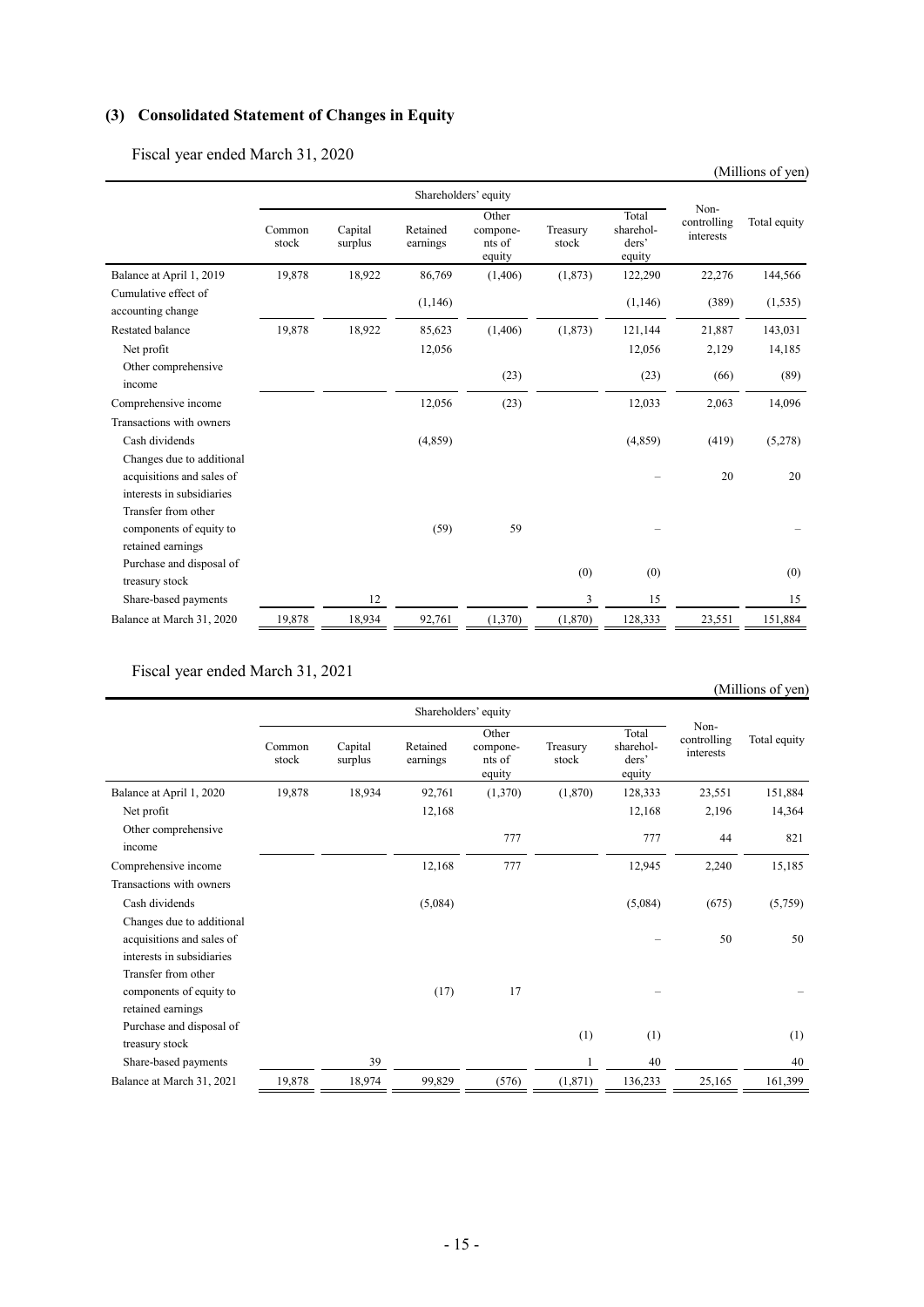# **(4) Consolidated Statement of Cash Flows**

|                                                                                                                 |                                     | (Millions of yen)                   |
|-----------------------------------------------------------------------------------------------------------------|-------------------------------------|-------------------------------------|
|                                                                                                                 | Fiscal year ended<br>March 31, 2020 | Fiscal year ended<br>March 31, 2021 |
| Cash flows from operating activities                                                                            |                                     |                                     |
| Profit before tax                                                                                               | 19,978                              | 20,039                              |
| Depreciation and amortization                                                                                   | 19,580                              | 19,930                              |
| Loss from tangible assets, intangible assets and goodwill                                                       | 428                                 | 1,369                               |
| Financial income and costs                                                                                      | 1,047                               | 1,033                               |
| Share of profit of investments accounted for by the equity method                                               | (1,768)                             | (1,726)                             |
| Decrease (increase) in trade receivables                                                                        | 19,388                              | (12, 927)                           |
| Decrease (increase) in inventories                                                                              | 8,814                               | (4,807)                             |
| Increase (decrease) in trade payables                                                                           | (37, 741)                           | 18,950                              |
| $Other - net$                                                                                                   | 1,140                               | 6,143                               |
| Dividends received                                                                                              | 1,613                               | 3,105                               |
| Interest received                                                                                               | 56                                  | 41                                  |
| Interest expense                                                                                                | (1,126)                             | (1,006)                             |
| Income taxes paid                                                                                               | (5,836)                             | (10,028)                            |
| Income taxes refund                                                                                             | 2,533                               | 98                                  |
| Net cash flows provided by operating activities                                                                 | 28,106                              | 40,214                              |
| Cash flows from investing activities                                                                            |                                     |                                     |
| Purchase of investments (including investments accounted for by<br>the equity method)                           | (2,825)                             | (5,375)                             |
| Proceeds from sales and redemption of investments (including<br>investments accounted for by the equity method) | 5,201                               | 5,521                               |
| Acquisition of subsidiaries, net of cash acquired                                                               | (5,566)                             |                                     |
| Proceeds from acquisition of subsidiaries                                                                       | 680                                 | 11                                  |
| Proceeds from sales of subsidiaries, net of cash acquired                                                       | 2,905                               |                                     |
| Payment for loans receivable                                                                                    | (1,017)                             | (875)                               |
| Collection of loans receivable                                                                                  | 1,316                               | 1,180                               |
| Payments for purchase of property, plant and equipment and<br>investment property                               | (11, 941)                           | (11,646)                            |
| Proceeds from sales of property, plant and equipment and<br>investment property                                 | 2,616                               | 700                                 |
| Purchase of intangible assets                                                                                   | (1,980)                             | (1,618)                             |
| Proceeds from sales of intangible assets                                                                        | 22                                  | 219                                 |
| Decrease in deposits paid - net                                                                                 | 8,979                               | 11,021                              |
| $Other - net$                                                                                                   | 199                                 | 737                                 |
| Net cash flows used in investing activities                                                                     | (1, 411)                            | (125)                               |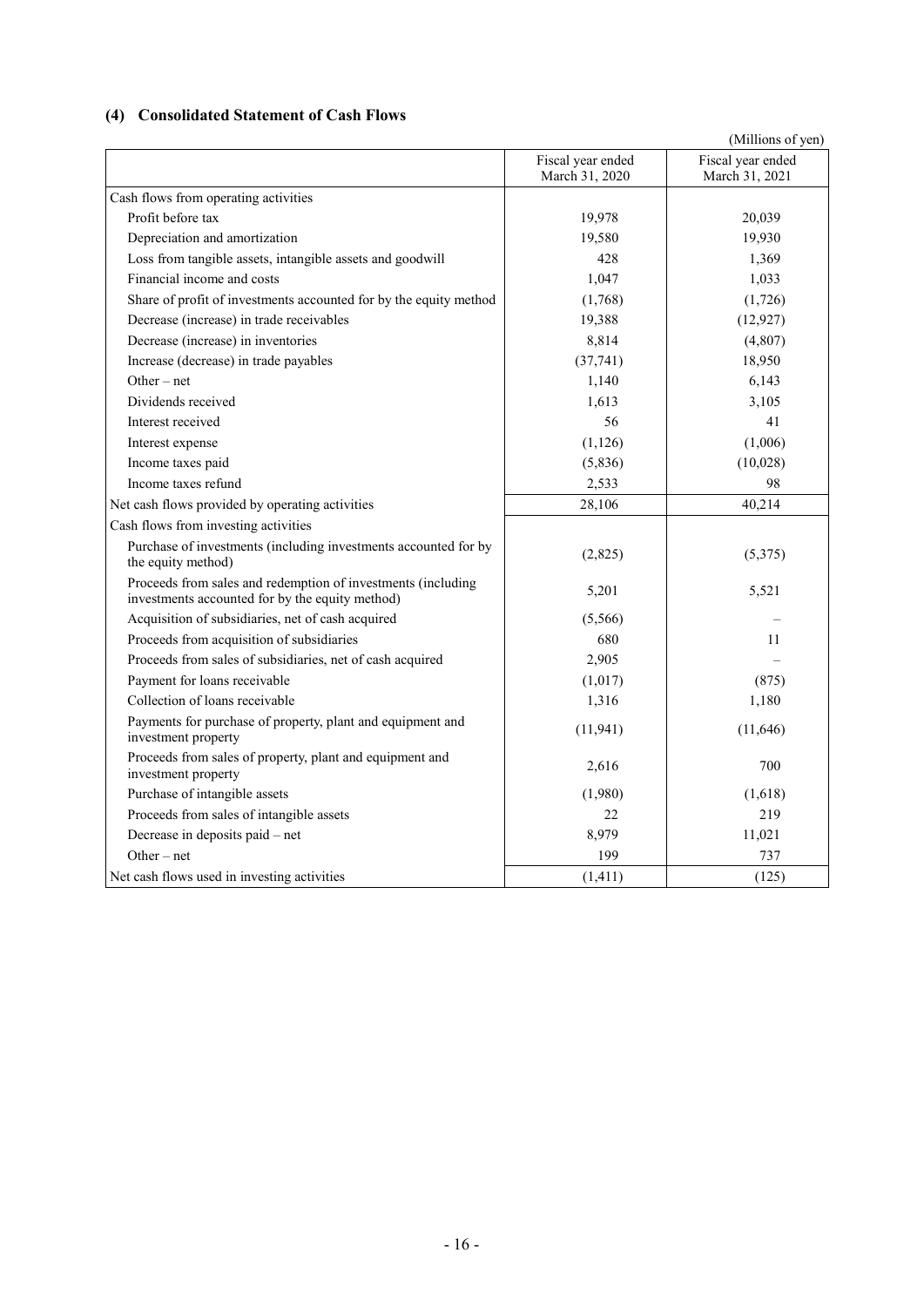|                                                                                                     |                   | (Millions of yen) |
|-----------------------------------------------------------------------------------------------------|-------------------|-------------------|
|                                                                                                     | Fiscal year ended | Fiscal year ended |
|                                                                                                     | March 31, 2020    | March 31, 2021    |
| Cash flows from financing activities                                                                |                   |                   |
| Proceeds from bonds and borrowings                                                                  |                   | 11,050            |
| Repayments of bonds and borrowings                                                                  | (8,381)           | (18, 941)         |
| Repayments of lease liabilities                                                                     | (10, 804)         | (11, 106)         |
| Net increase (decrease) in short-term borrowings                                                    | (1,753)           | 179               |
| Payments for additional acquisitions of interests in subsidiaries<br>from non-controlling interests | (30)              |                   |
| Capital contribution from non-controlling interests                                                 | 50                | 50                |
| Cash dividends paid to Itochu Enex's shareholders                                                   | (4,859)           | (5,084)           |
| Cash dividends paid to non-controlling interests                                                    | (419)             | (675)             |
| Purchase of treasury stock                                                                          | (0)               | (1)               |
| Net cash flows used in financing activities                                                         | (26, 196)         | (24, 528)         |
| Net increase in cash and cash equivalents                                                           | 499               | 15,561            |
| Cash and cash equivalents at the beginning of the period                                            | 18,725            | 19,243            |
| Effect of exchange rate changes on cash and cash equivalents                                        | 19                | 37                |
| Cash and cash equivalents at the end of the period                                                  | 19,243            | 34,841            |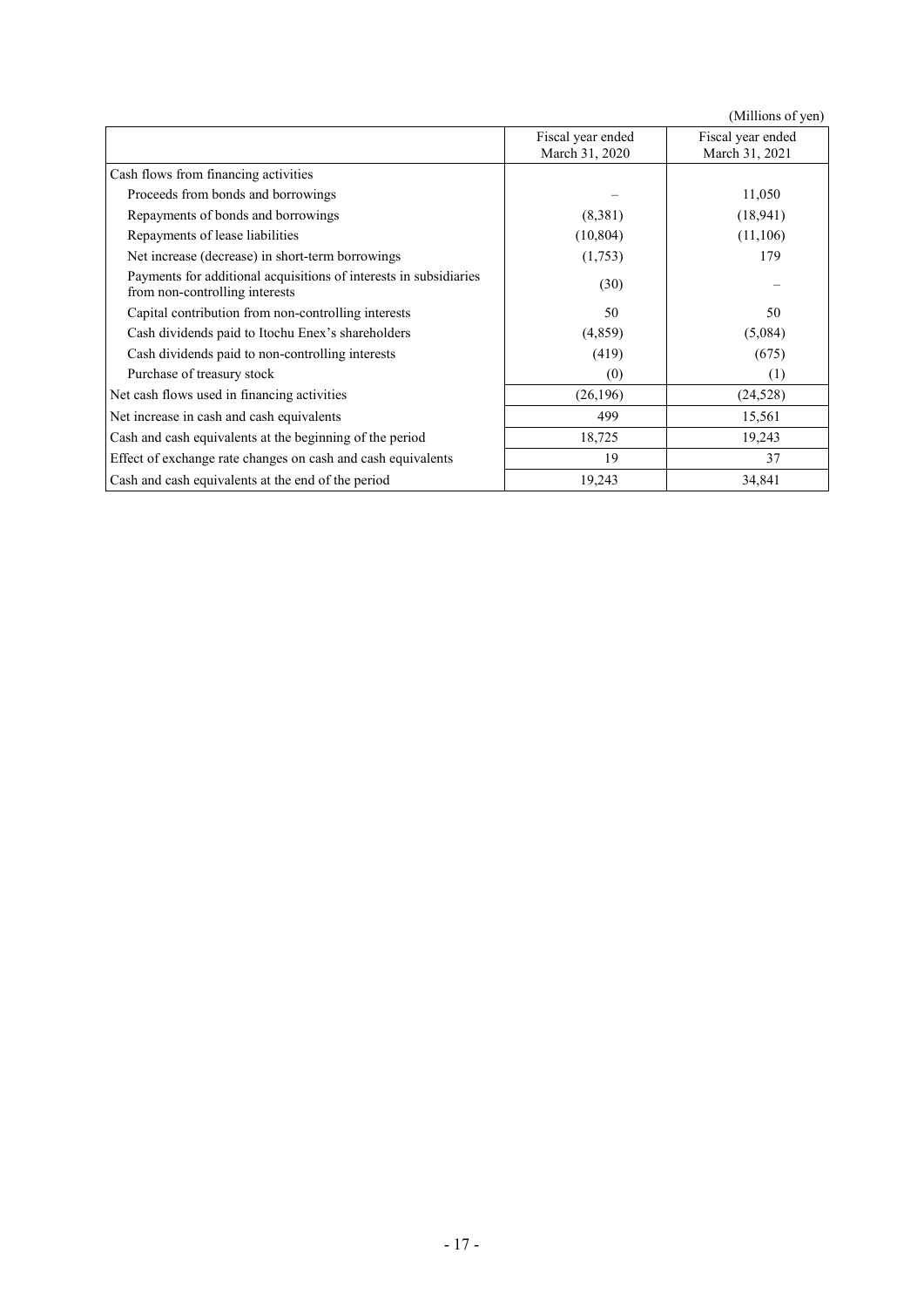#### **(5) Notes to Consolidated Financial Statements**

#### **Notes on Uncertainties of Entity's Ability to Continue as Going Concern**

No items to report.

#### **Segment Information**

i) Outline of Reportable Segments

The reportable segments of the Group are components of the Group whose separate financial information is available. These segments are periodically evaluated by the Board of Directors in deciding how to allocate management resources and in assessing performance.

The Group is organized into business divisions, consolidating related businesses. Each business division plans strategies for each category of target customers and markets and develops business activities. The Group has four reportable segments that correspond to the business divisions, namely the "Home-Life Division," "Car-Life Division," "Industrial Business Division," and "Power & Utility Division."

The Home-Life Division engages in sales and services involving LP gas, kerosene, town gas (Nakatsu City, Oita Prefecture and Kanto region), industrial gas, electricity, household equipment, smart energy equipment, remodeling, residential lithium-ion electricity storage systems, pressure resistance inspection for gas containers and welding materials.

The Car-Life Division engages in sales and services involving gasoline, kerosene, diesel oil, electricity, automobiles, car rental, lifestyle and automotive products.

The Industrial Business Division engages in sales and services involving gasoline, kerosene, diesel oil, fuel oil, LP gas, high-grade urea solution "AdBlue," GTL fuel, corporate fleet refueling cards asphalt, and marine fuel, as well as recycling of fly ash, recovery and recycling of slop, import/ export of petroleum products and terminal tank rental.

The Power & Utility Division is engaged in the sale of electricity (wind, hydropower, photovoltaic power, coal-fired, natural gas-fired) and steam, as well as in providing district heating services, comprehensive energy services, electricity/heat supply services, electric power supply/demand management services, and asset management business.

During the fiscal year ended March 31, 2021, the import/export business of petroleum products and the terminal tank rental business which were part of the "Car-Life Division" have been reclassified as the "Industrial Business Division."

Furthermore, in conjunction with the absorption-type merger of ENEXAUTO CO., LTD., which was a subsidiary of the Company, by ENEX LIFE SERVICE Co., Ltd., a subsidiary of the Company, the Group reviewed the management classification and changed the method to include the business of ENEXAUTO CO., LTD., which was previously included in the Car-Life Division, in the Power & Utility Division.

Due to the change in segments, segment information for the previous fiscal year has been adjusted based on the classification of reportable segments after the change.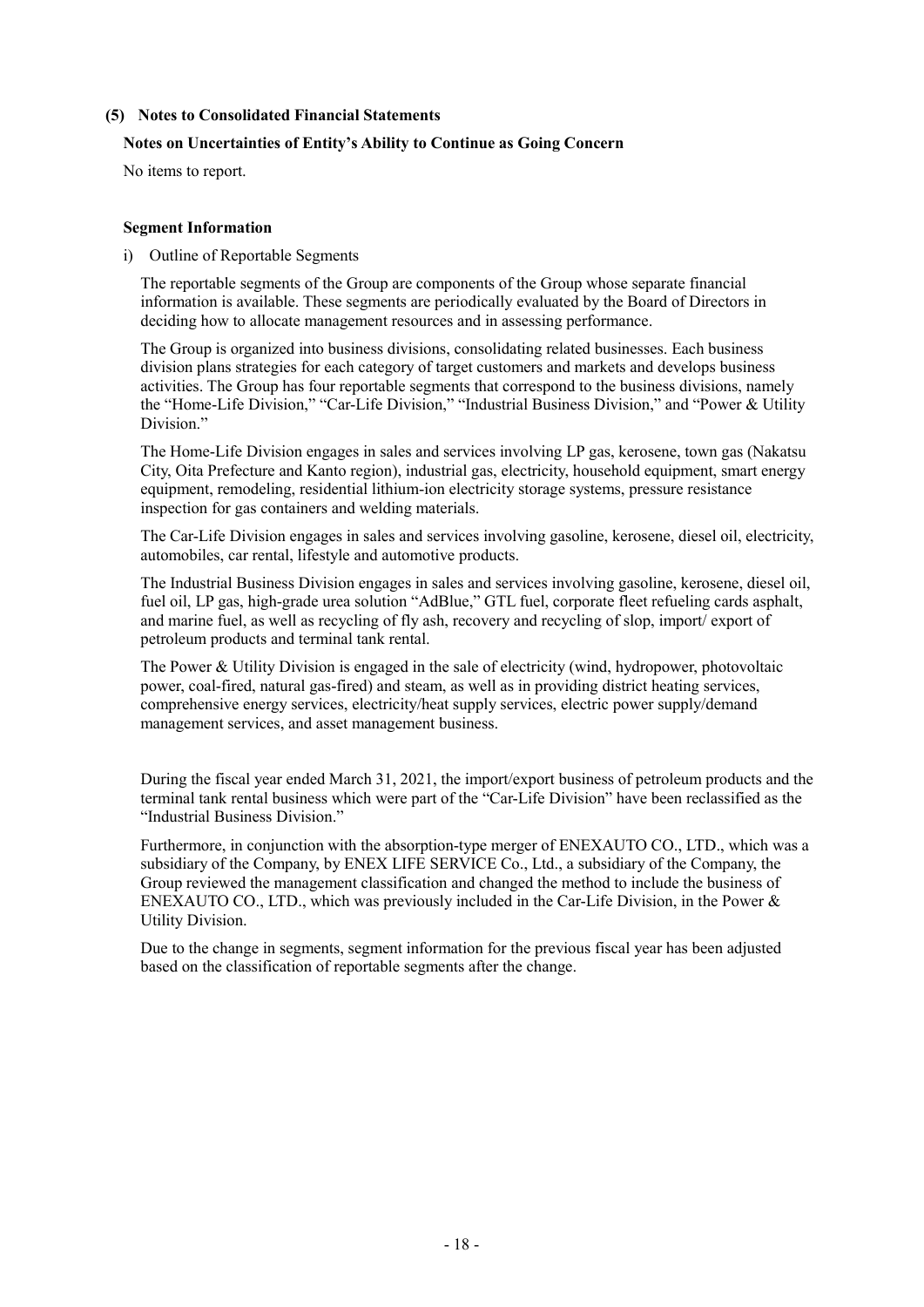# ii) Information on Reportable Segments

#### Fiscal year ended March 31, 2020

|                                                                          |                       |                      |                                           |                                |           | (Millions of yen)        |              |  |
|--------------------------------------------------------------------------|-----------------------|----------------------|-------------------------------------------|--------------------------------|-----------|--------------------------|--------------|--|
|                                                                          | Reportable segment    |                      |                                           |                                |           |                          |              |  |
|                                                                          | Home-Life<br>Division | Car-Life<br>Division | Industrial<br><b>Business</b><br>Division | Power &<br>Utility<br>Division | Total     | Adjustment               | Consolidated |  |
| Revenue                                                                  |                       |                      |                                           |                                |           |                          |              |  |
| Revenue from external<br>customers                                       | 89,084                | 506,669              | 210,459                                   | 91,215                         | 897,427   |                          | 897,427      |  |
| Intersegment revenue                                                     | 81                    | 13,840               | 6,305                                     | 4,137                          | 24,363    | (24, 363)                |              |  |
| Total revenue                                                            | 89,165                | 520,509              | 216,764                                   | 95,352                         | 921,790   | (24, 363)                | 897,427      |  |
| Gross profit                                                             | 21,958                | 46,543               | 8,066                                     | 9,851                          | 86,418    | $\overline{\phantom{0}}$ | 86,418       |  |
| Selling, general and<br>administrative expenses                          | (19, 449)             | (39, 192)            | (4, 732)                                  | (5,044)                        | (68, 417) | (441)                    | (68, 858)    |  |
| Profit (loss) from tangible<br>assets, intangible assets<br>and goodwill | 172                   | (212)                | (44)                                      | (340)                          | (424)     | (4)                      | (428)        |  |
| Other profit                                                             | 118                   | 338                  | 348                                       | 1,292                          | 2,096     | 29                       | 2,125        |  |
| Profit from operating<br>activities                                      | 2,799                 | 7,477                | 3,638                                     | 5,758                          | 19,673    | (416)                    | 19,257       |  |
| Financial income and costs                                               | (23)                  | (505)                | (7)                                       | (412)                          | (947)     | (100)                    | (1,047)      |  |
| Share of profit of<br>investments accounted for<br>by the equity method  | 825                   | 103                  | 54                                        | 786                            | 1,768     |                          | 1,768        |  |
| Profit before tax                                                        | 3,601                 | 7,076                | 3,685                                     | 6,132                          | 20,494    | (516)                    | 19,978       |  |
| Net profit attributable to<br>Itochu Enex's shareholders                 | 2,113                 | 4,082                | 2,541                                     | 3,475                          | 12,211    | (155)                    | 12,056       |  |
| Other items                                                              |                       |                      |                                           |                                |           |                          |              |  |
| Depreciation and<br>amortization                                         | (3,759)               | (7, 877)             | (1, 815)                                  | (4,787)                        | (18, 238) | (1,342)                  | (19,580)     |  |
| Impairment loss                                                          | (145)                 | (204)                |                                           | (144)                          | (493)     |                          | (493)        |  |
| Total assets                                                             | 67,240                | 148,097              | 49,277                                    | 92,077                         | 356,691   | 30,966                   | 387,657      |  |
| Investments accounted<br>for by the equity method                        | 19,049                | 511                  | 90                                        | 11,933                         | 31,583    |                          | 31,583       |  |
| Capital expenditures                                                     | 3,688                 | 3,130                | 194                                       | 6,038                          | 13,050    | 871                      | 13,921       |  |
| Increase in right-of-use<br>assets                                       | 918                   | 3,803                | 1,166                                     | 4,278                          | 10,165    | 65                       | 10,230       |  |
| Total trading transactions                                               | 98,328                | 544,270              | 368,059                                   | 93,891                         | 1,104,548 | $\equiv$                 | 1,104,548    |  |

(Note) Intersegment transactions have been decided by reference to the market price.

The adjustment of negative ¥155 million to net profit attributable to Itochu Enex's shareholders represents corporate profit (loss) not allocated to reportable segments.

The adjustment of ¥30,966 million to total assets represents corporate assets not allocated to reportable segments. Total trading transactions are unaudited items voluntarily disclosed by the Company and represent the amount of sales in accordance with Japanese accounting practices.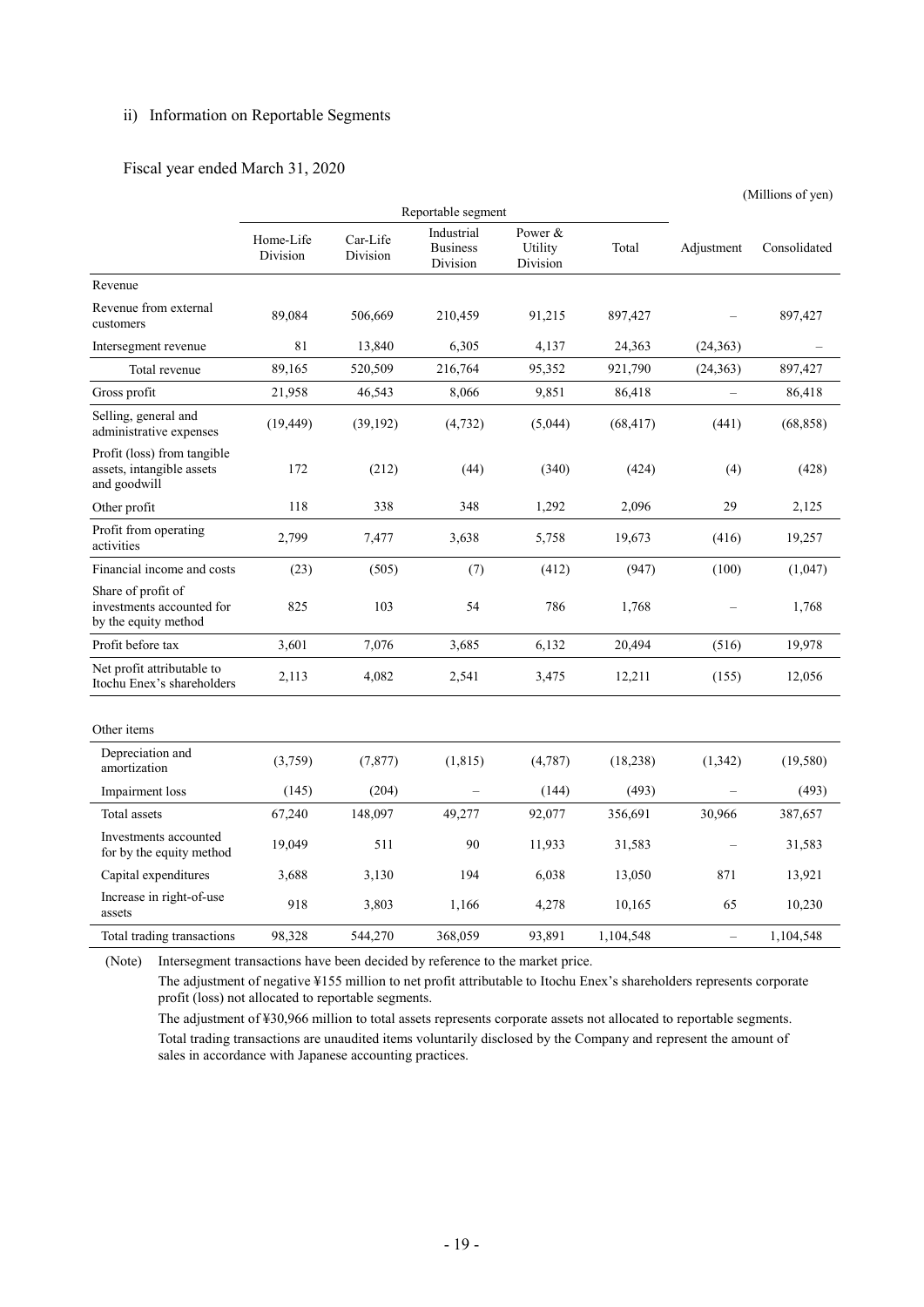#### Fiscal year ended March 31, 2021

(Millions of yen)

|                                                                         | Reportable segment    |                      |                                           |                                |           |            |              |
|-------------------------------------------------------------------------|-----------------------|----------------------|-------------------------------------------|--------------------------------|-----------|------------|--------------|
|                                                                         | Home-Life<br>Division | Car-Life<br>Division | Industrial<br><b>Business</b><br>Division | Power &<br>Utility<br>Division | Total     | Adjustment | Consolidated |
| Revenue                                                                 |                       |                      |                                           |                                |           |            |              |
| Revenue from external<br>customers                                      | 78,962                | 414,641              | 160,778                                   | 84,686                         | 739,067   |            | 739,067      |
| Intersegment revenue                                                    | 54                    | 10,910               | 5,262                                     | 4,224                          | 20,450    | (20, 450)  |              |
| Total revenue                                                           | 79,016                | 425,551              | 166,040                                   | 88,910                         | 759,517   | (20, 450)  | 739,067      |
| Gross profit                                                            | 20,429                | 46,776               | 9,426                                     | 10,258                         | 86,889    | $\equiv$   | 86,889       |
| Selling, general and<br>administrative expenses                         | (18,750)              | (39, 162)            | (4,103)                                   | (4,985)                        | (67,000)  | (115)      | (67, 115)    |
| Loss from tangible assets,<br>intangible assets and<br>goodwill         | (157)                 | (214)                | (310)                                     | (668)                          | (1,349)   | (20)       | (1,369)      |
| Other profit (loss)                                                     | 31                    | 204                  | (3)                                       | 615                            | 847       | 94         | 941          |
| Profit from operating<br>activities                                     | 1,553                 | 7,604                | 5,010                                     | 5,220                          | 19,387    | (41)       | 19,346       |
| Financial income and costs                                              | (14)                  | (453)                | 438                                       | (855)                          | (884)     | (149)      | (1,033)      |
| Share of profit of<br>investments accounted for<br>by the equity method | 1,410                 | 69                   | 66                                        | 181                            | 1,726     |            | 1,726        |
| Profit before tax                                                       | 2,949                 | 7,220                | 5,514                                     | 4,546                          | 20,229    | (190)      | 20,039       |
| Net profit attributable to<br>Itochu Enex's shareholders                | 1,726                 | 4,054                | 3,857                                     | 2,669                          | 12,306    | (138)      | 12,168       |
| Other items                                                             |                       |                      |                                           |                                |           |            |              |
| Depreciation and<br>amortization                                        | (3,887)               | (7,604)              | (1,799)                                   | (5,089)                        | (18, 379) | (1,551)    | (19,930)     |
| Impairment loss                                                         | (119)                 | (136)                | (295)                                     | (496)                          | (1,046)   |            | (1,046)      |
| Total assets                                                            | 72,235                | 150,123              | 56,288                                    | 94,979                         | 373,625   | 34,702     | 408,327      |
| Investments accounted<br>for by the equity method                       | 20,282                | 429                  | 194                                       | 8,532                          | 29,437    |            | 29,437       |
| Capital expenditures                                                    | 4,309                 | 2,146                | 431                                       | 5,931                          | 12,817    | 447        | 13,264       |
| Increase in right-of-use<br>assets                                      | 1,350                 | 5,876                | 1,916                                     | 630                            | 9,772     | 3          | 9,775        |
| Total trading transactions                                              | 87,932                | 458,854              | 277,541                                   | 98,230                         | 922,557   | $\equiv$   | 922,557      |

(Note) Intersegment transactions have been decided by reference to the market price.

The adjustment of negative ¥138 million to net profit attributable to Itochu Enex's shareholders represents corporate profit (loss) not allocated to reportable segments.

The adjustment of ¥34,702 million to total assets represents corporate assets not allocated to reportable segments. Total trading transactions are unaudited items voluntarily disclosed by the Company and represent the amount of sales in accordance with Japanese accounting practices.